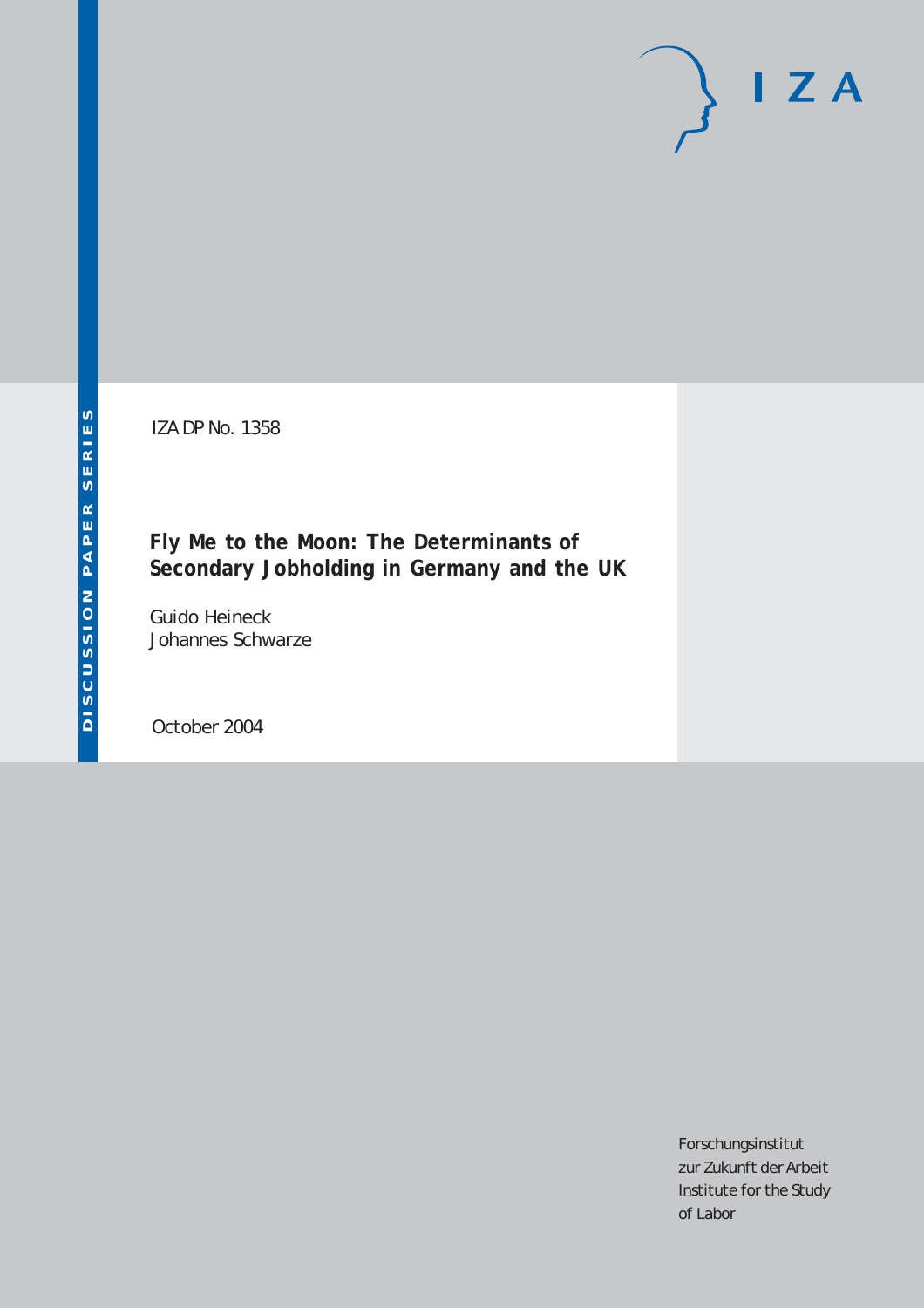# **Fly Me to the Moon: The Determinants of Secondary Jobholding in Germany and the UK**

## **Guido Heineck**

*Austrian Institute for Family Studies* 

### **Johannes Schwarze**

*University of Bamberg, DIW Berlin and IZA Bonn* 

Discussion Paper No. 1358 October 2004

IZA

P.O. Box 7240 53072 Bonn **Germany** 

Phone: +49-228-3894-0 Fax: +49-228-3894-180 Email: [iza@iza.org](mailto:iza@iza.org)

Any opinions expressed here are those of the author(s) and not those of the institute. Research disseminated by IZA may include views on policy, but the institute itself takes no institutional policy positions.

The Institute for the Study of Labor (IZA) in Bonn is a local and virtual international research center and a place of communication between science, politics and business. IZA is an independent nonprofit company supported by Deutsche Post World Net. The center is associated with the University of Bonn and offers a stimulating research environment through its research networks, research support, and visitors and doctoral programs. IZA engages in (i) original and internationally competitive research in all fields of labor economics, (ii) development of policy concepts, and (iii) dissemination of research results and concepts to the interested public.

IZA Discussion Papers often represent preliminary work and are circulated to encourage discussion. Citation of such a paper should account for its provisional character. A revised version may be available directly from the author.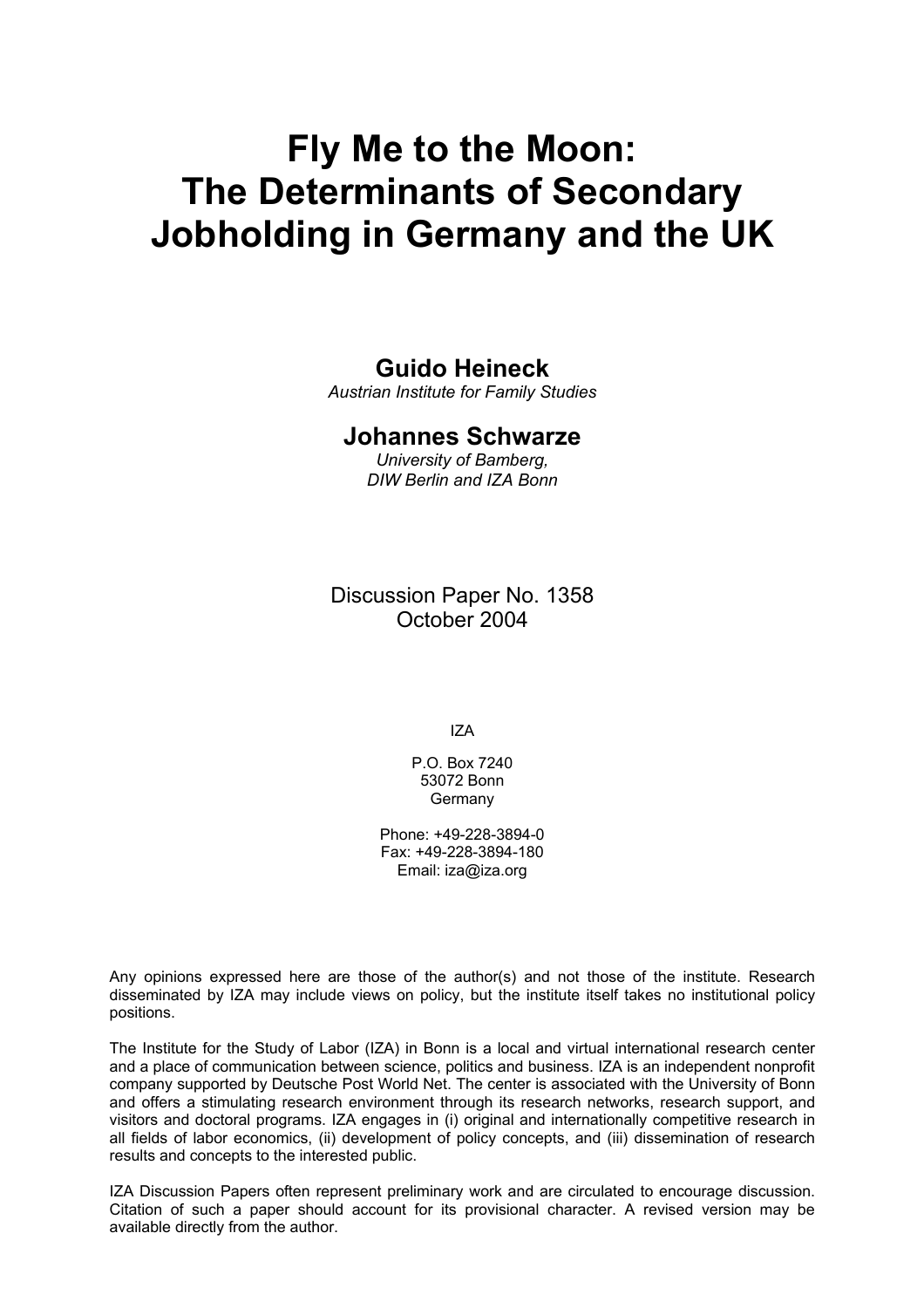IZA Discussion Paper No. 1358 October 2004

# **ABSTRACT**

# **Fly Me to the Moon: The Determinants of Secondary Jobholding in Germany and the UK**

This paper analyzes the determinants of secondary jobholding in Germany and the UK. Although differing in labor market regulations, moonlighting is a persistent phenomenon in both countries. Using panel data from the BHPS and the SOEP, reduced form participation equations are estimated for male and female workers separately. While the results vary across gender and countries, there is support for both main theoretical strands, i.e. the 'hours-constraints' motive as well as the 'heterogeneous-jobs' motive. In particular, there is evidence that particularly German workers who would like to work more hours are more likely to have a second job. On the other hand, the prospect of starting a new job is associated with moonlighting behavior of mainly British workers.

JEL Classification: J22, J29

Keywords: labor supply, secondary jobholding, fixed effects logit estimator, Germany, UK

Corresponding author:

Guido Heineck Austrian Institute for Family Studies Gonzagagasse 19/8 1010 Vienna Austria Email: [guido.heineck@oif.ac.at](mailto:guido.heineck@oif.ac.at)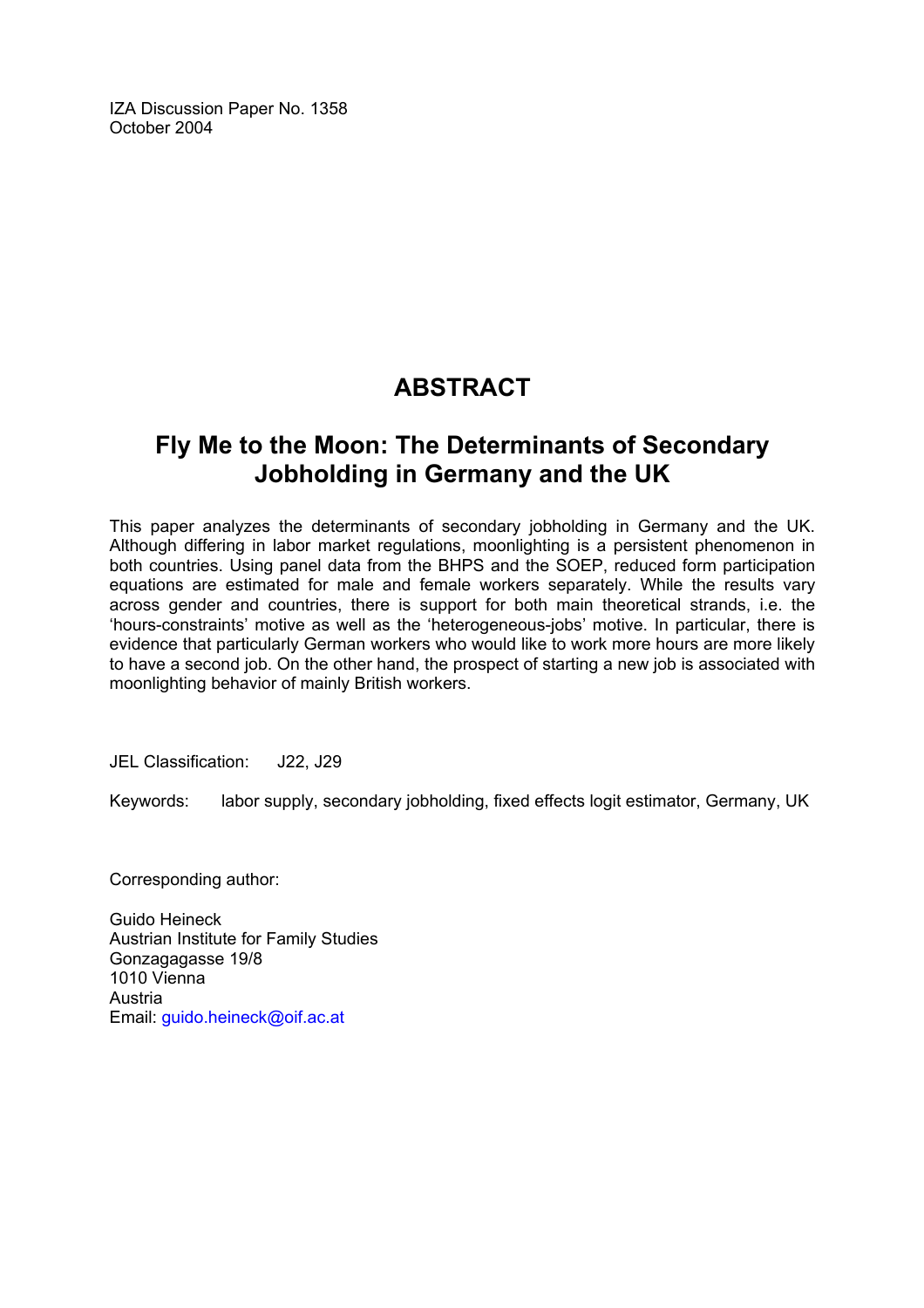#### **1. Introduction**

The supply of labor in more than one job has not been on the top of labor economists' agendas for long. Although there is an established literature, it is far from extensive and only recently has there been an increasing interest in multiple jobholding along with the ever increasing literature on atypical employment. While the latter term generally covers all phenomena that refer to non-permanent, non-full-time employment, the majority of the relevant literature concentrates on (female) part-time employment, fixed-term employment, and temporary work via temping agencies (See, e.g., De Grip *et al*., 1997 or Dekker and Kaiser, 2000).

Multiple jobholding, as another facet of atypical employment, has gone unnoticed by and large. This is somewhat surprising as this form of labor supply is as closely related to changes in labor market institutions and regulations as are both part-time and fixed term employment. Furthermore, there is evidence that moonlighting is a rather widespread phenomenon in most of the Western industrialized countries. For the US and Canada, there are several studies issued by official labor statistics institutions that present mainly descriptive evidence for trends in moonlighting over time. Stinson (1997), for example, shows for the US that multiple jobholding increased from 5.2% of all employed persons in 1970 to over 6% in the 1990's, mainly being induced by the growth of moonlighting women from 2.2% to about 6%. In Canada, moonlighting prevalence has also grown from 2% of all workers at the end of the 1970's up to about 5% in 1997 (Sussman, 1998). Again, women outnumber men (6%, compared with 5% for men).

As will be shown in more detail below, secondary jobholding in Germany has decreased from about 9% in the mid-1980s (Schwarze and Helberger, 1987; Schwarze, 1991) to a rather stable rate of about 6-7% of all employed persons in the first half of the 1990s (Schupp *et al*., 1997; Schwarze, 1997; Schwarze and Heineck, 1999; Heineck and Schwarze, 2001). Bell *et al*. (1997) find moonlighting rates of about 10% for the UK for 1991 to 1994 which is updated by the findings of Böheim and Taylor (2003) who report moonlighting rates of 8-10% for the period between 1991 and 1998.

This paper adds to the literature in several ways. First, as far as apparent, a cross-country comparison has not been carried out before. This is of even more importance here, as moonlighting patterns for two countries are examined that are proponents of different labor market regimes, Germany and the UK. While the UK labor market may be considered liberal,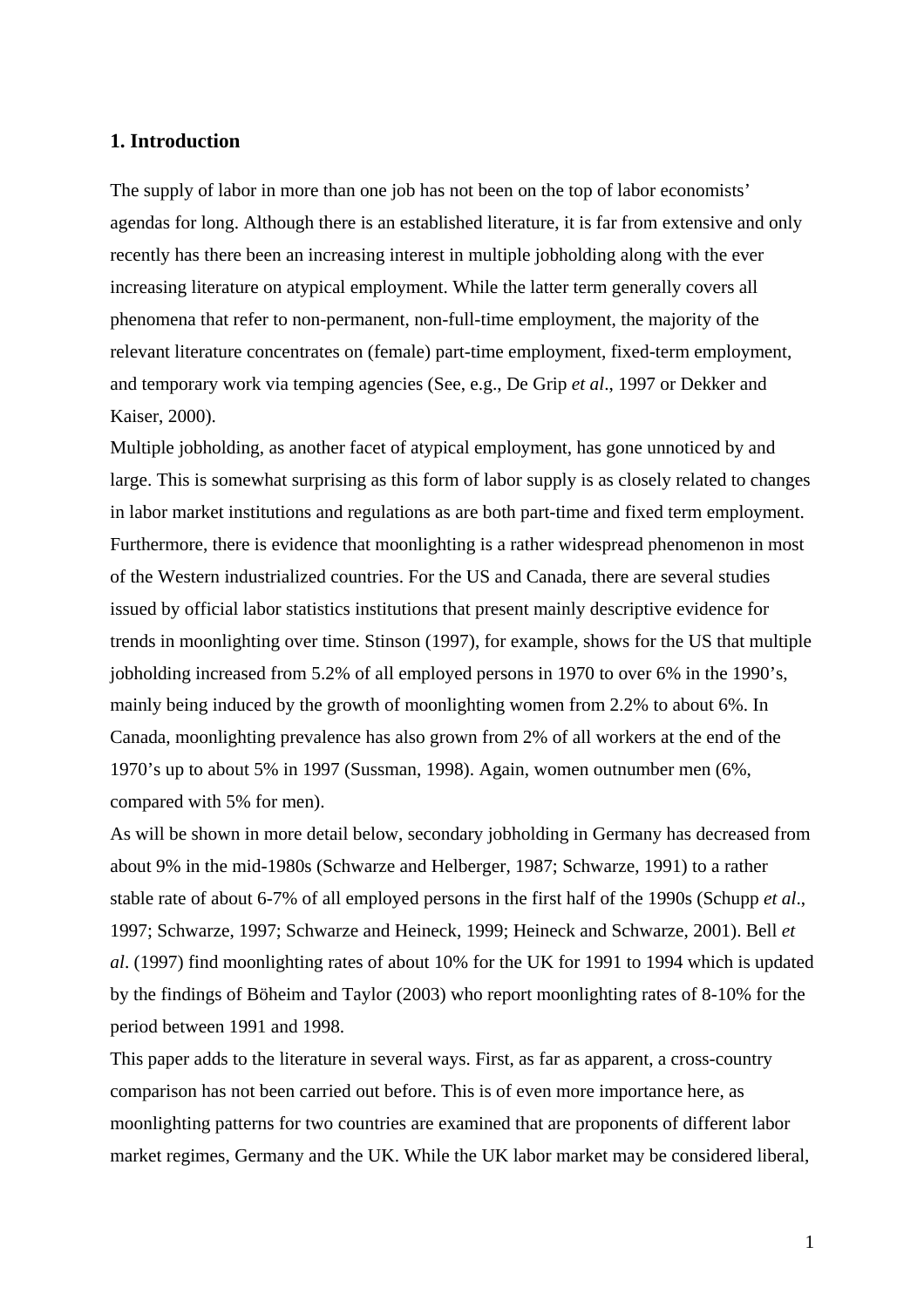the German labor market regime is a rather restrictive one and is attributed by a large body of regulations. As constraints in the main job are the most prominent argument of the theoretical background of secondary jobholding, the comparison between Germany and the UK can help to explore underlying determinants other than labor market constraints. The study furthermore explores the determinants of moonlighting behavior for males and females separately, which has been of interest for only a few studies yet (e.g., Schwarze, 1991; Averett, 2001). In addition, while most of the previous literature uses cross-sectional data, this study explores panel data, allowing to control for unobservable heterogeneity.

The remainder of this paper is as follows: In section 2, a short survey of the relevant background literature is given. The theory of moonlighting is shortly introduced in section 3, followed by an outline of the data and methods used in this analysis (section 4). Thereafter, results are presented in section 5 before concluding remarks are given in section 6.

#### **2. Background and previous findings**

When asking workers why they supply labor in more than one job, answers show that financial concerns are the main motivation to moonlight. Among possible reasons, the *'need to meet regular household expenses'* is the most important one, with about 30-35% of moonlighters citing that reason (Stinson, 1990; Cohen, 1994, Sussman, 1998; Averett, 2001). Consequently, the primary explanation for secondary jobholding used to be the notion of a fixed amount of hours an individual is allowed to work on her main or first job. If the number of realizable hours is below the desired level, labor supply constraints exist that may prevent to earn sufficient income. As will be shown in more analytical detail below, there might then be an incentive to adjust the difference between desired and realized hours of work by offering labor in a second job.

However, there are also other possible reasons for moonlighting. While 10-15% of moonlighters want to *'gain experience to build up a business'*, more than 15% simply *'enjoy the work on the second job'* (Stinson, 1990; Cohen, 1994, Sussman, 1998; Averett, 2001). These findings hint towards additional motives for moonlighting other than hours-constraints. There consequently are a few studies that extend the initial theoretical background by ideas that might be subsumed under the so-called 'heterogeneous-jobs' motive. In general, this refers to jobs that are not perfect substitutes. Typical examples are the university professor who uses her expertise in consulting or the musician who cannot make a living from her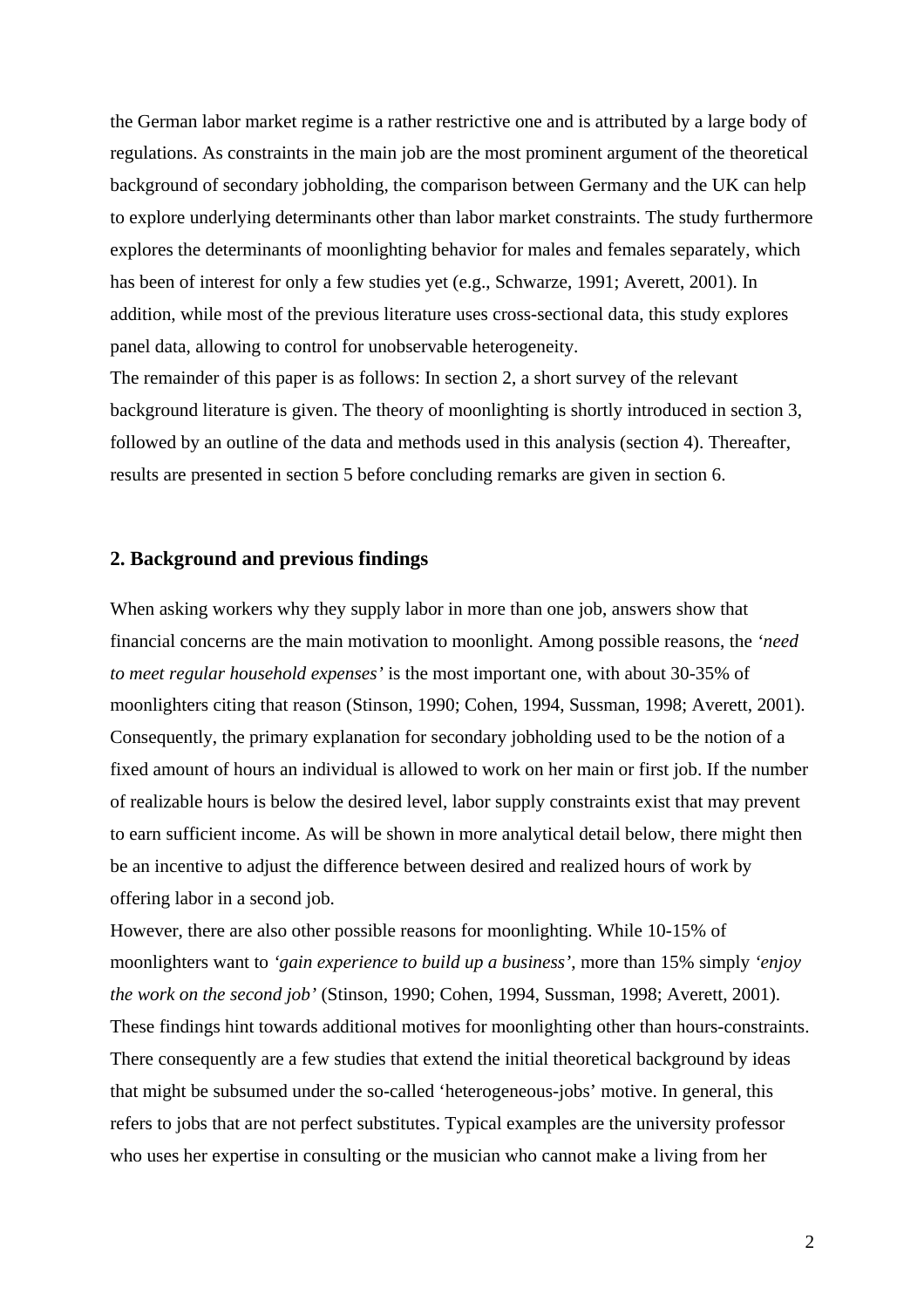performances only and thus holds a regular job to keep up to her expenses.

These simple examples point to possible differences between a constrained and a nonconstrained moonlighter: In the first case with hours-constraints, the main job typically is the higher paying one. As the earnings' capacity in this job is limited, workers will accept lower wages in a second job. Lower paying second jobs may also be the case for the 'heterogeneous-jobs' moonlighter: Consider the musician who might accept low earnings as long as she is allowed to play her music no matter whether she is hours-constrained on her first job or not. On the other hand, pertaining to the second example, the university professor's consulting fee may break down to a rather high wage. Here, it might be the relative security of his academic occupation preventing that the professor engages in full-time consulting only. Furthermore, the academic position and its accompanying reputation might be the basis for consulting deals.

There are some more explanations that are in accordance with the 'heterogeneous-jobs' motive. For example, women who have young children may hold two part-time jobs that suit their time-allocation needs of arranging child care better than one full-time occupation. Furthermore, as indicated above, workers who expect to change jobs or start their own business at some future point of time might be moonlighting to acquire or improve certain skills that are needed in the forthcoming occupation. Furthermore, job insecurity might be another possible reason to moonlight although there are arguments that also suggest for a negative effect on participation in secondary jobholding.

Along these lines, multiple jobholding might be both a short and long run phenomenon. Hours-constrained workers might moonlight for one or even more shorter periods in their lifetime to overcome times of economic hardship. Typical examples are the need of paying off debts or to accumulate savings for a bigger purchase. While these financial strains in general might be expected to be of short run duration, secondary jobholding might also be a continuous phenomenon if there is a need to meet regular household expenses.

The existing research on multiple jobholding covers a wide range of both theoretical and empirical topics. The seminal study is by Shishko and Rostker (1976), who were the first to combine theoretical reasoning with empirical analyses. While they acknowledge that there may be reasons for moonlighting other than hours constraints on the main job, the empirical part of their analysis is based on that rationale only. Whereas following analyses of that early period also focus on the 'hours-constraints' case (for example, O'Connell, 1979), more recent research also addresses other motives and different issues of interest. For instance, Schwarze (1991) extends the theoretical background that is based on traditional neoclassical approach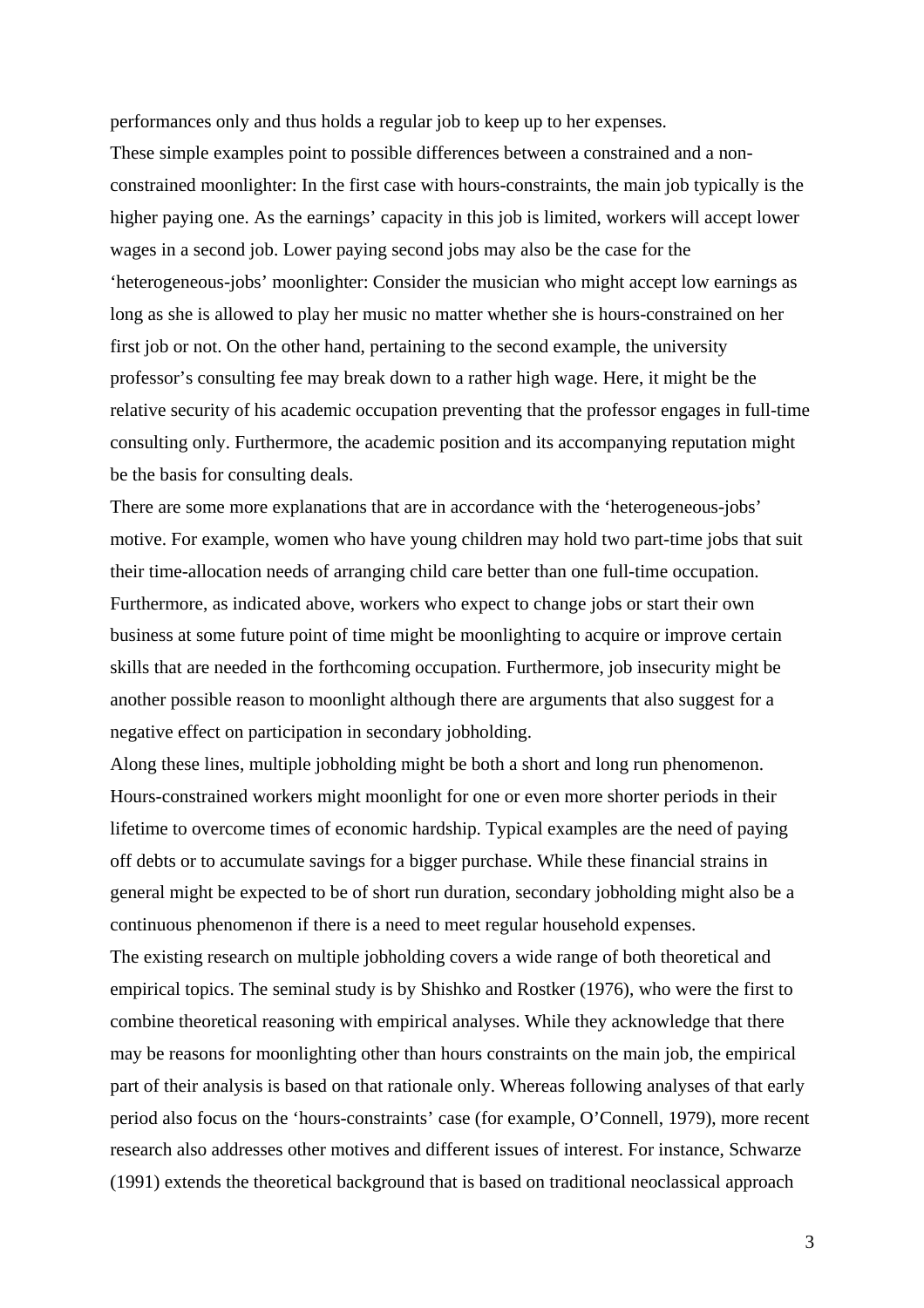by explicitly incorporating a 'job-quality' factor in the model which then has to be considered as a 'discrete choice' model. This factor is qualified to capture the heterogeneous character of both the main and the second job as it might include aspects like, e.g., working conditions and job or income security. The findings from the empirical analyses that are based on crosssectional data from the German SOEP from 1985/86 reinforce the importance of the extended model. He analyzes both the traditional model by applying the Tobit-estimator and the extended random utility model by estimating the moonlighting participation decision using logit-models. He concludes that the findings from the latter approach fit the data better than the model that is based on the assumption of underlying hours constraints only. The link between labor supplied in the first and the second job is analyzed by Smith Conway and Kimmel (1998) for US males. They use data from the SIPP and employ a disequilibrium model to estimate differences between those who have a second job and those who do not. They show that male labor supply is far more elastic than usually assumed, once moonlighting is acknowledged in labor supply behavior. Furthermore, they too find evidence in support of both the 'hours-constraints' and the 'heterogeneous-jobs' motive. Also for the US, gender differences in moonlighting behavior and moonlighting wages have been explored by Averett (2001). While she does not find substantial differences in the factors leading men and women to moonlight she concludes that the observed wage differential between male and female moonlighter cannot be explained by differences in individual characteristics. She furthermore examines non-reporting of income among multiple jobholders and recommends using care when interpreting data on secondary jobholding in general and financial data of moonlighters in particular.

The dynamics of dual jobholding have been the focus of Böheim and Taylor (2003) for the UK as well as of Paxson and Sicherman (1996) for the US, who also model the decision to take second jobs and/or change main jobs as a stochastic dynamic process. The duration of moonlighting is addressed by Marshall (2002) and Kimmel and Smith Conway (2001). Again, the main results are consistent with the presence of multiple motives for dual jobholding, with the 'hours-constraints' motive being the most common. The family context of unmarried moonlighting individuals has been analyzed by Allen (1998), while a household production model including multiple jobholding behavior is outlined by Highfill *et al*. (1995). The household context is also modeled by Krishnan (1990) who explores the husband's decision to moonlight together with the wife's decision to work using a double self-selection model. In accordance with the 'heterogeneous-jobs' motive, Bell *et al*. (1997) examine for the UK, whether secondary jobholding is used as a 'hedge' against unemployment. They analyze the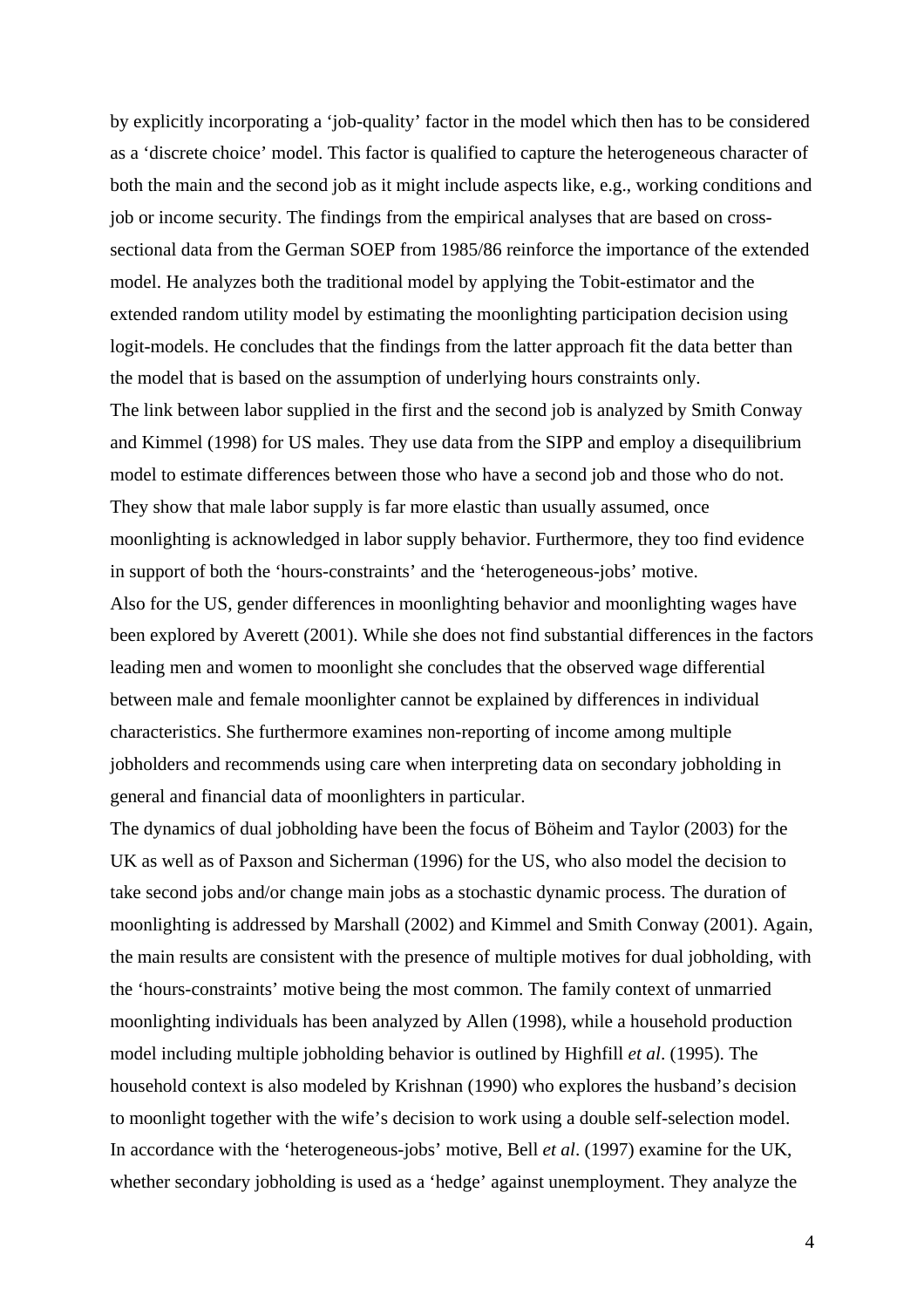possible link between job security and multiple jobholding arguing that a second job might be hold if workers believe that their main job has a high risk of termination. They, however, find only weak evidence in support for their hypothesis.

So far, with the studies on the dynamics and the duration of moonlighting being somewhat exceptional, the literature is mainly based on analyses of cross-sectional data. Therefore, one of the novelties in this analysis is the use of panel data. This allows employing panel estimators that mainly have not been used before.<sup>1</sup> That is, unobservable individual heterogeneity is controlled for that might lead to biased results in the case of cross-sectional estimates. Furthermore, as all of the preceding studies are based on single-country data, the second novelty is the transnational comparison of the German and the British case. This is of even more relevance as the German labor market has to be considered highly regulated and thereby imposing even more restrictions on workers. Liberal regimes such as the British, on the other hand, might offer a wide range of options a worker might adjust to in order to achieve maximum utility.

Evidence for existing differences in labor market regimes is provided by the OECD (OECD, 1999). Table 1 shows for Germany and the UK that measuring the overall strictness of employment protection legislation on a scale from 0 to 6, the UK has an overall score of 0.9 whereas Germany's score is 2.6.

#### [Table 1 about here]

While employment protection in Germany in terms of the overall strictness score has become less strict from the late 1980s to the late 1990s, the position in terms of ranking, however, worsened. Among the 26 OECD countries analyzed, Germany ranks at either position 18 or 20, with only the South European countries having even stricter employment protection legislation. The UK, on the other hand, ranks at position 2, i.e. has the most liberal labor market regime following the US which mainly has no labor market restrictions except for regulations regarding collective dismissals.

Concerning the impact of labor market restrictions on secondary jobholding, it might be argued that without or with only a few regulations specifically on working time, workers may have fewer incentives to moonlight. This is because it may then be expected that they should be able to realize the desired working hours level. However, such arguing is clearly based on the 'hours-constraints' motive which has shown to be too simple to capture individual moonlighting behavior. The empirical analysis might therefore allow exploring whether differences in the labor market regimes are associated with differences in the determinants of participation in secondary jobholding other or in addition to potential hours constraints.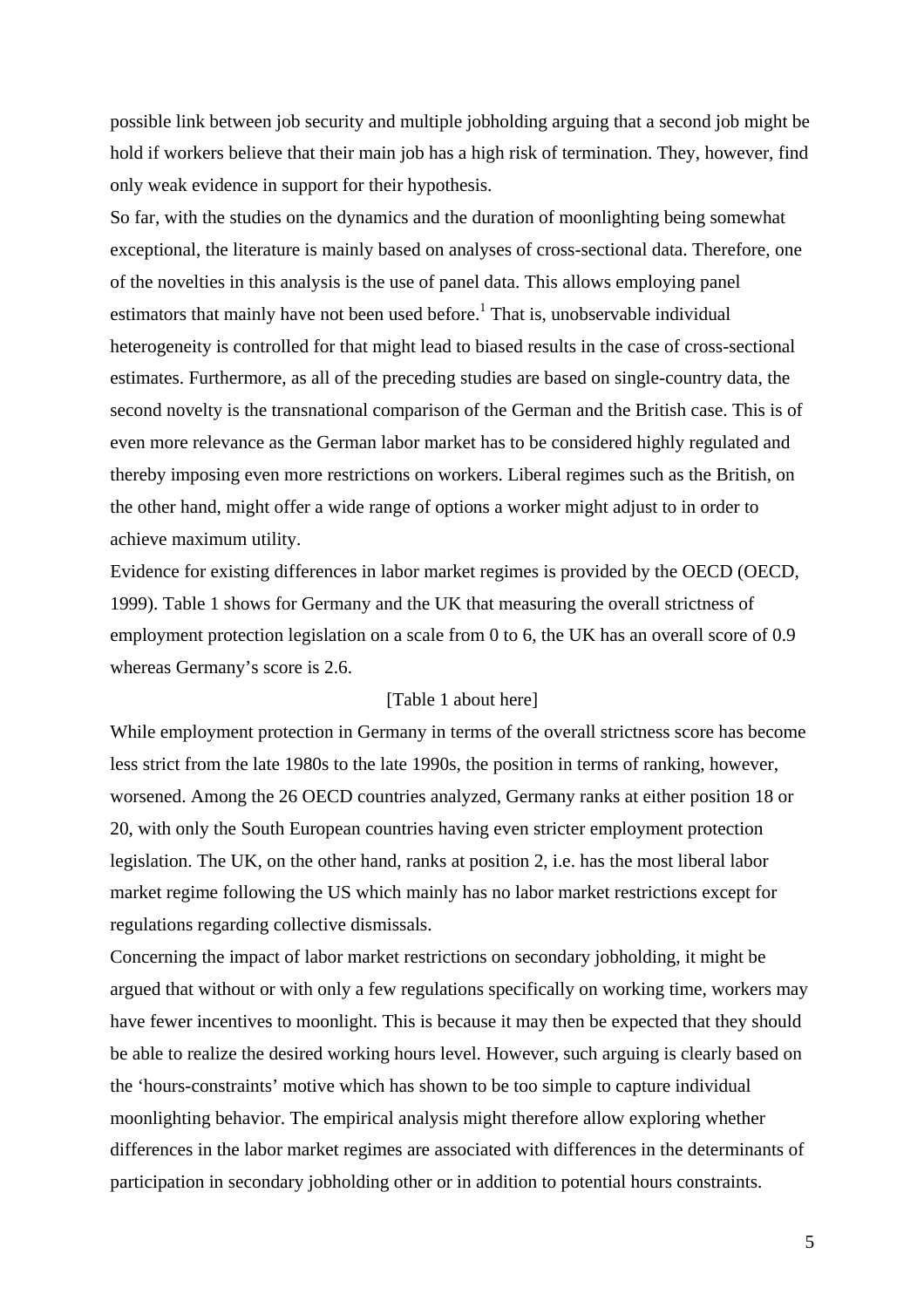#### **3. Theoretical background**

The standard theoretical framework that is usually employed in the analysis of moonlighting is based on the assumption of an hours-constrained worker. The seminal contribution is the study of Shishko and Rostker (1976), who explore moonlighting both theoretically and empirically. Extending the standard labor supply model, they argue that a worker who cannot spend as much time in her main job as she wants to in order to achieve the utility maximizing hours of work, may have an incentive to supply labor in a second job. They derive a set of testable implications from comparative statics that are also adapted by Smith Conway and Kimmel (1998) as well as Böheim and Taylor (2003) and are therefore not repeated in this analysis. However, the decision of a constrained/non-constrained moonlighter can easily be illustrated with adaptions of the standard labor-leisure diagram.<sup>2</sup>

Consider Figure 1, where *Y* is non-labor income and  $w_1$  and  $w_2$  are the wages paid in first and second job respectively. *T* denotes total time available,  $H_1$  is the fixed hours of work in the first job, and  $h_2$  is the time spent in a second job. The worker is assumed to maximize her utility which is determined by consumption and leisure. She would like to work *T*-*L*\* hours on her first job in order to reach utility level  $I^*$ , but cannot work more than  $H_1$  hours. The decision to supply labor in a second job then depends on the moonlighting wage offered. The second-job reservation wage is determined by the utility level  $(I_1)$  given at the intersection of the first-job wage line and the allowable hours  $H_1$ . If the wage offered exceeds the reservation wage, the constrained worker will take a second job that makes her better off. In the diagram, the moonlighting wage,  $w_2$ , is higher than the reservation wage. Therefore, the worker supplies  $h_2$  hours of work in a second job and thus reaches a utility level,  $I_2$ , that is closer to the maximum utility level of the unconstrained case.

#### [Figure 1 about here]

The decision of the non-constrained moonlighter can be depicted only for the case of a higher paying second job, like, for example, the professor who is engaged in consulting. Figure 2 shows this situation. The individual that is non-constrained in her main job can work any amount of hours  $(h_1)$  that falls in the given standard working time span  $T-H_1$ . Work in a second job might nevertheless be supplied, if the wage paid at least upholds the individual's utility level (*I*). However, this wage has to be higher than the one paid in the first job. Assuming that hours of work on the second job  $(h<sub>2</sub>)$  are a choice variable, it can be argued that the individual facing this situation would aim at working more hours in her moonlighting job. However, due to the possible heterogeneous character of the two jobs, there likely are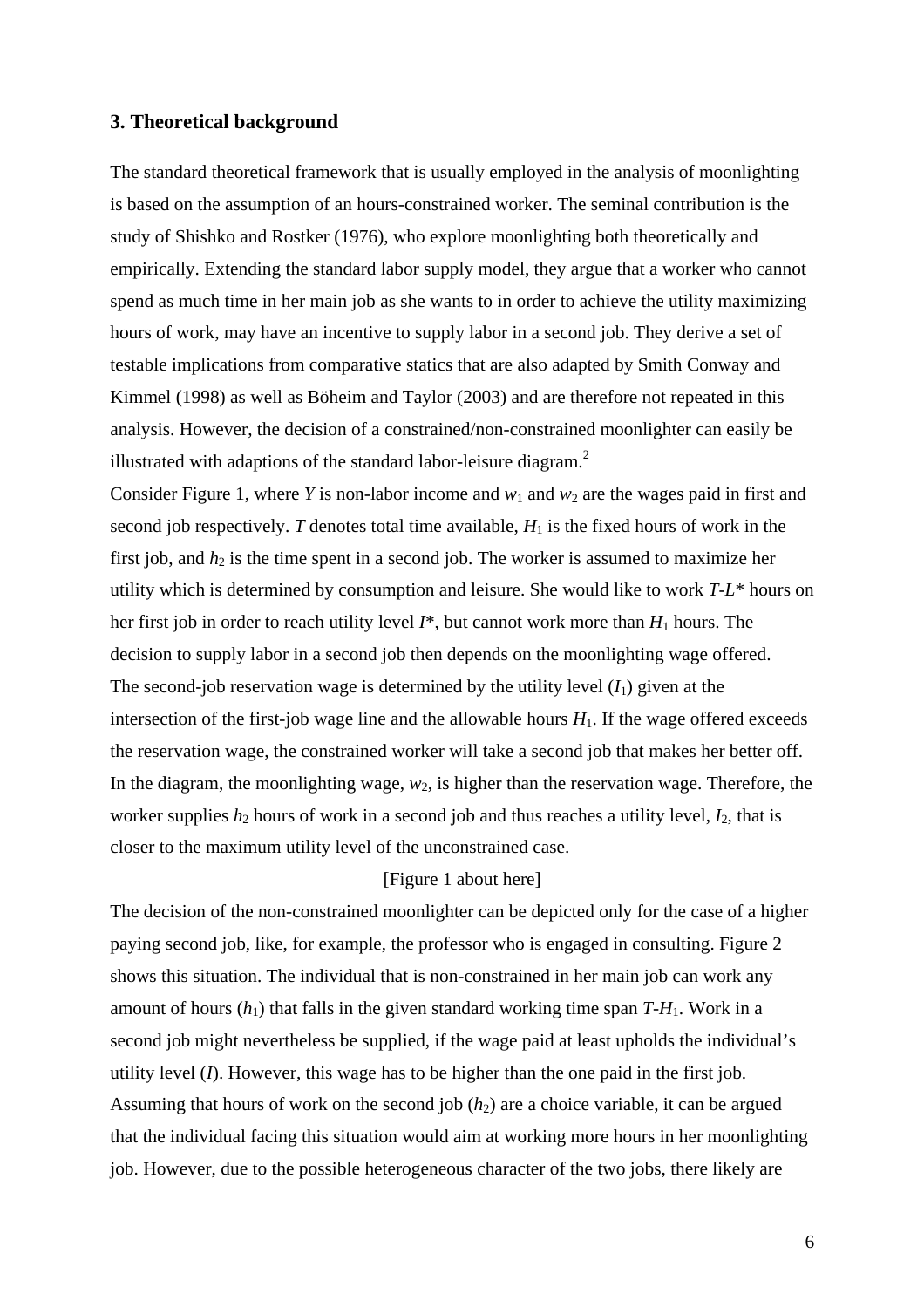other reasons that drive the worker to supply labor in both occupations.

#### [Figure 2 about here]

As is furthermore easily conceivable, it is not possible in the static framework to picture the decision of a non-constrained double jobholder whose wage rate on the second job is lower than that on the main job. In this case, it should be expected that the individual would work more hours on her higher paying first job. Again, there nevertheless might be different reasons as to why the individual holds two jobs.

Schwarze (1991) provides an extension of the standard moonlighting model and includes a 'job-quality' factor in the utility function of the (representative) worker. Consider

$$
U = U(n_1, y, q) \tag{3.1}
$$

where  $n_l$  is the share of time spent by leisure, *y* is income and *q* is an indicator for 'job quality'. It includes both a set of working conditions and aspects like income security and social security benefits that are attributed to the job. Assuming a well behaved utility curve, utility is maximized subject to the total time available,

$$
1 = n_1 + n_1 + n_2 \tag{3.2}
$$

where  $n_i$ ,  $i=1,2$ , refers to the time spent in job 1 or 2. The budget constraint is given by

$$
y = (1 - t)w_1 n_1 T + w_1 n_2 T + Y \tag{3.3}
$$

where *t* is the tax rate,  $w_i$ ,  $i=1,2$ , is the wage in job *i*, *T* is the total time available and *Y* is nonlabor income.

The factor that extends the traditional theoretical approach is 'job quality', which is given by

$$
q = a_1 n_1 + a_1 n_2 + \beta t n_1 + Q \tag{3.4}
$$

where  $a_i$ ,  $i=1,2$ , are factors that indicate the level of satisfaction that is associated with the particular job. Again,  $t$  is the tax rate and  $\beta$  can be interpreted as a parameter representing whether the individual acknowledges the usefulness of taxation and payments to social security systems; *Q* indicates social security features that are independent from the worker's employment.

Schwarze (1991) also applies comparative statics and develops testable hypotheses. First, his findings for the impact of partial changes in both wages and non-labor income on moonlighting hours are in line with the usual 'hours-constraints' approach.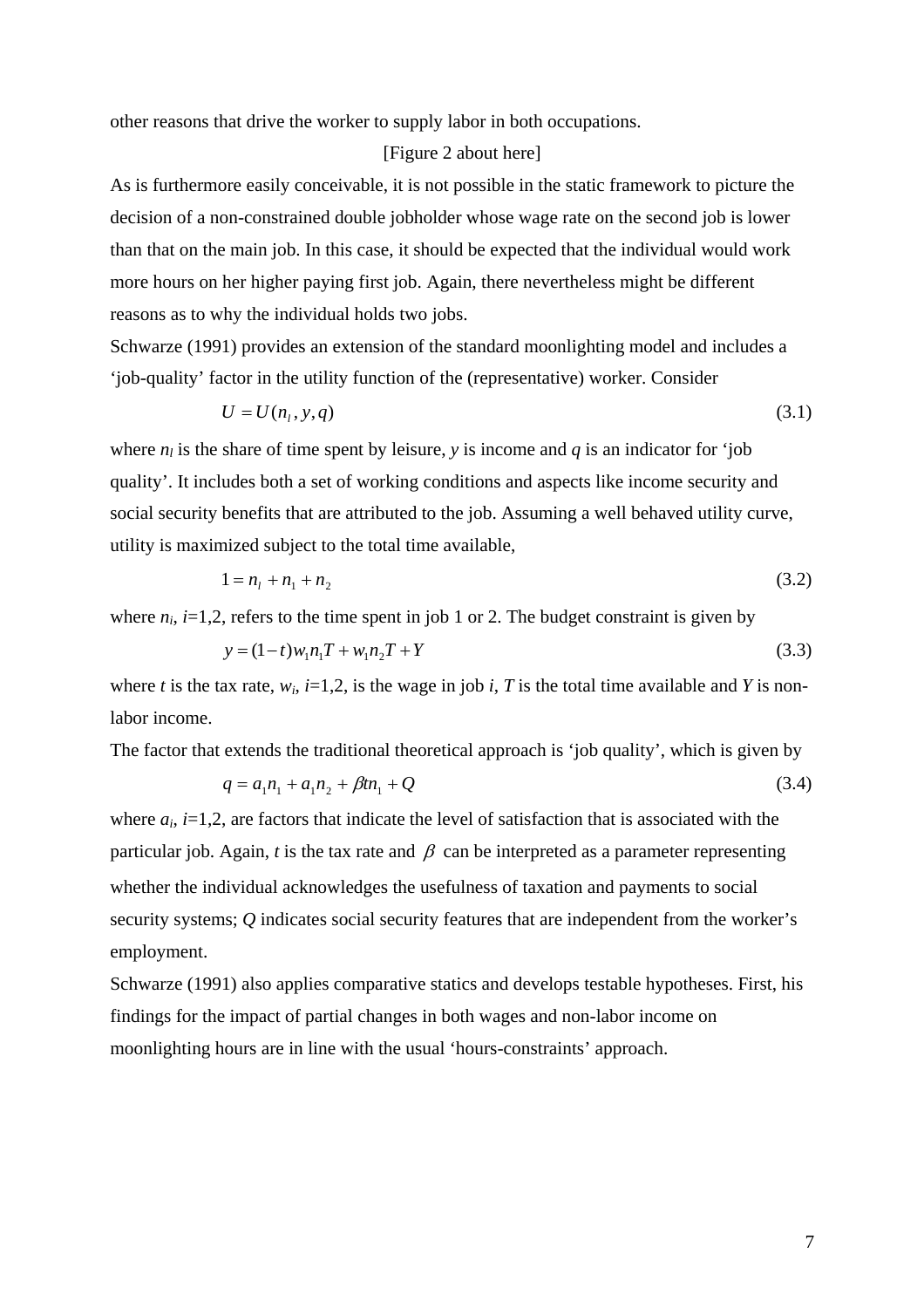$$
\frac{\partial n_2}{\partial w_2} \le 0
$$
\n
$$
\frac{\partial n_2}{\partial w_1} < 0 \tag{3.5}
$$
\n
$$
\frac{\partial n_2}{\partial Y} < 0
$$

While there is a negative effect of an increase in either the wage in the main job or in nonlabor income, the effect of a change in the second job wage is ambiguous in sign because of income and substitution effects.

Without going into detail, the partial analysis furthermore suggests that an increase in the tax rate has an ambiguous effect on moonlighting, depending on the individual's 'taxationacceptance',  $\beta$ . Negative effects on secondary jobholding are derived for both an increase in the individual's willingness to accept taxation and an increase in social security that is not connected to employment.

As interesting are the possible effects of 'job quality' on workers' moonlighting behavior. While it would be desirable to have a clear cut theoretical proposition, Schwarze (1991) shows that the quality of both first and second job are affiliated with ambiguous signs regarding the effect on multiple jobholding.

$$
\frac{\partial n_2}{\partial a_2} \leq 0
$$
\n
$$
\frac{\partial n_2}{\partial a_1} \leq 0
$$
\n(3.6)

Whether improving working conditions imply an increase in the supply of labor in a second job depends on whether the subsequently increasing job quality results in a higher marginal utility of leisure. If so, moonlighting will decrease. However, it may as well be that worsening working conditions on the main job enhance the need to regenerate in the spare time. Analogously, given that working conditions improve, leisure might then not be needed that much to recover from stress. Consequently, secondary jobholding may increase. While the analysis of moonlighting hours is an interesting endpoint in itself, this analysis focuses on the participation decision, however, exploring 'job quality' factors.

#### **4. Data and methods**

The data used are drawn from the German SOEP for Germany (SOEP Group, 2001) and the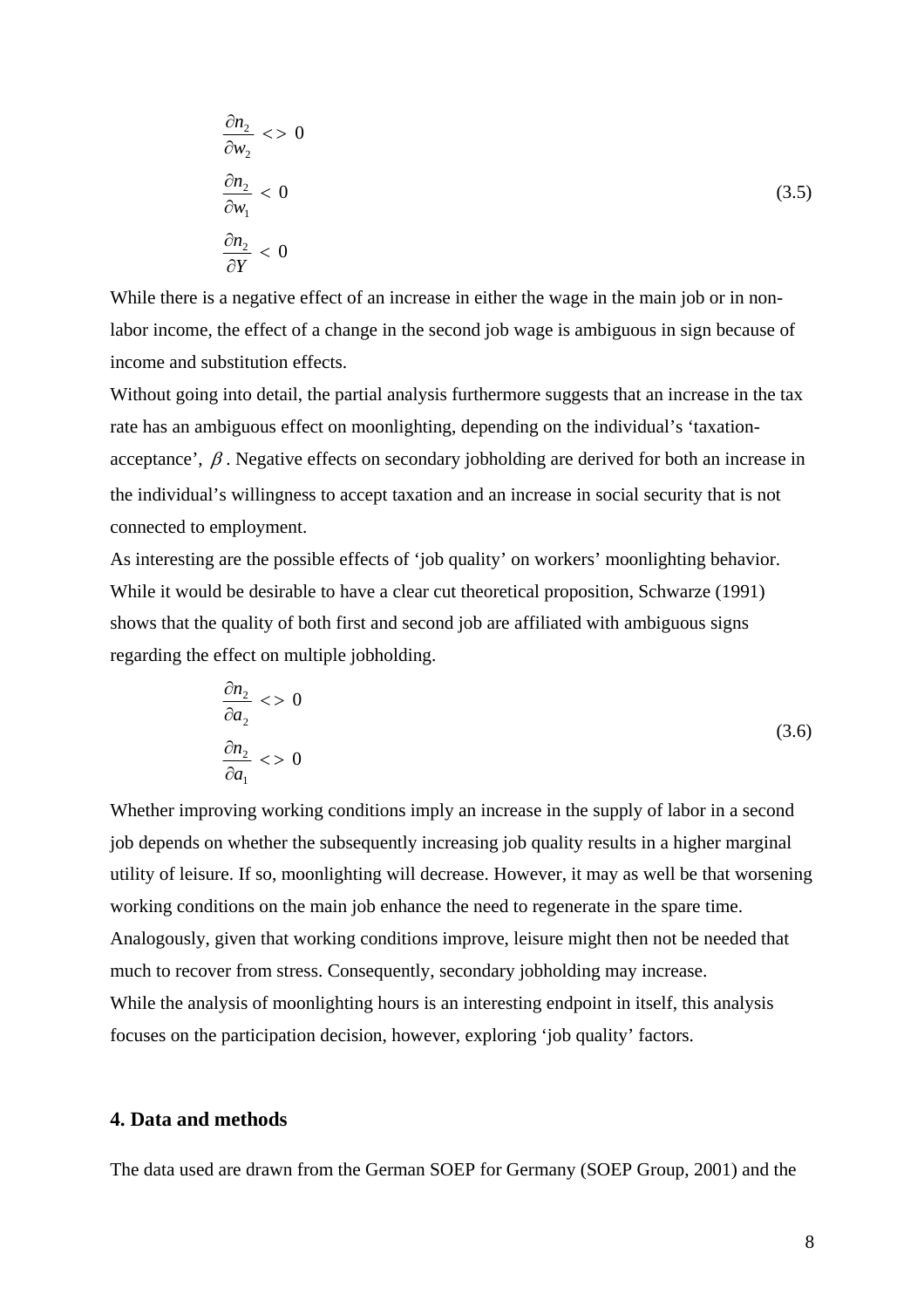British Household Panel Survey (BHPS) for the UK (Taylor *et al.*, 2001).<sup>3</sup> Both surveys are nationally representative studies providing detailed information on individual and household related characteristics on an annual basis. While the SOEP started in 1984, the BHPS was implemented in 1991. Both surveys provide a sufficient range of questions concerning secondary jobholding. In the BHPS, these are in particular: (1) *Has a second paid job?* (2) *Number of hours worked per month in second job?* (3) *Gross earnings from second jobs last month?* (4) *Occupation in second job?* Similar items are available in the SOEP: (1) *Has no second paid job?* (2) *Days a month engaged in second job?* (3) *Average hours on these days?* While information on gross earnings from a second job is available in each wave of the BHPS, the SOEP started to collect that information in 1997 only: (4) *Gross earnings from second jobs at this time?* Information on occupational classification of the moonlighting job, on the other hand, is regularly available.

Unlike, for example, the special supplement of the 1991 CPS on moonlighting, there is no question in either one of the surveys as to why the worker holds a second job. Such would make it rather easy to differ between a constrained and an unconstrained moonlighter. However, there is a variety of indicators that may help to identify whether it is because of hours constraints or because of other reasons, a worker might take a second job.

Above all, both surveys provide questions on the individual's preferences over hours worked. While the BHPS directly asks for preferences (*"Thinking about the hours you work, assuming that you would be paid the same amount per hour, would you prefer to (1) work fewer hours (2) work more hours (3) continue same hours?"*), the SOEP asks for the desired number of hours (*"If you could choose the extent of your hours at work, taking into account that your earnings would change correspondingly: How many hours per week would you like to work?"*). Comparing the number of desired hours with the number of hours usually worked per week, it is therefore possible to generate appropriate indicators.

While there might be the usual caveats regarding subjective indicators, analyses show that the reported dissatisfaction with hours worked reflects actual restrictions on their choice of hours (Bryan, 2002). There is also evidence that subjective reports on constraints predict adjustments in working hours by, for example, a change of job (Böheim and Taylor, 2001). If hours constraints exist and if a job-change cannot be achieved in the short run, workers might then adjust their desired hours of work by moonlighting.

In both surveys, there are further questions on attitudes and expectations towards current and future employment that can be used to capture 'job quality'. To start with, information on job related satisfaction is used. The questions from the BHPS cover the individual's satisfaction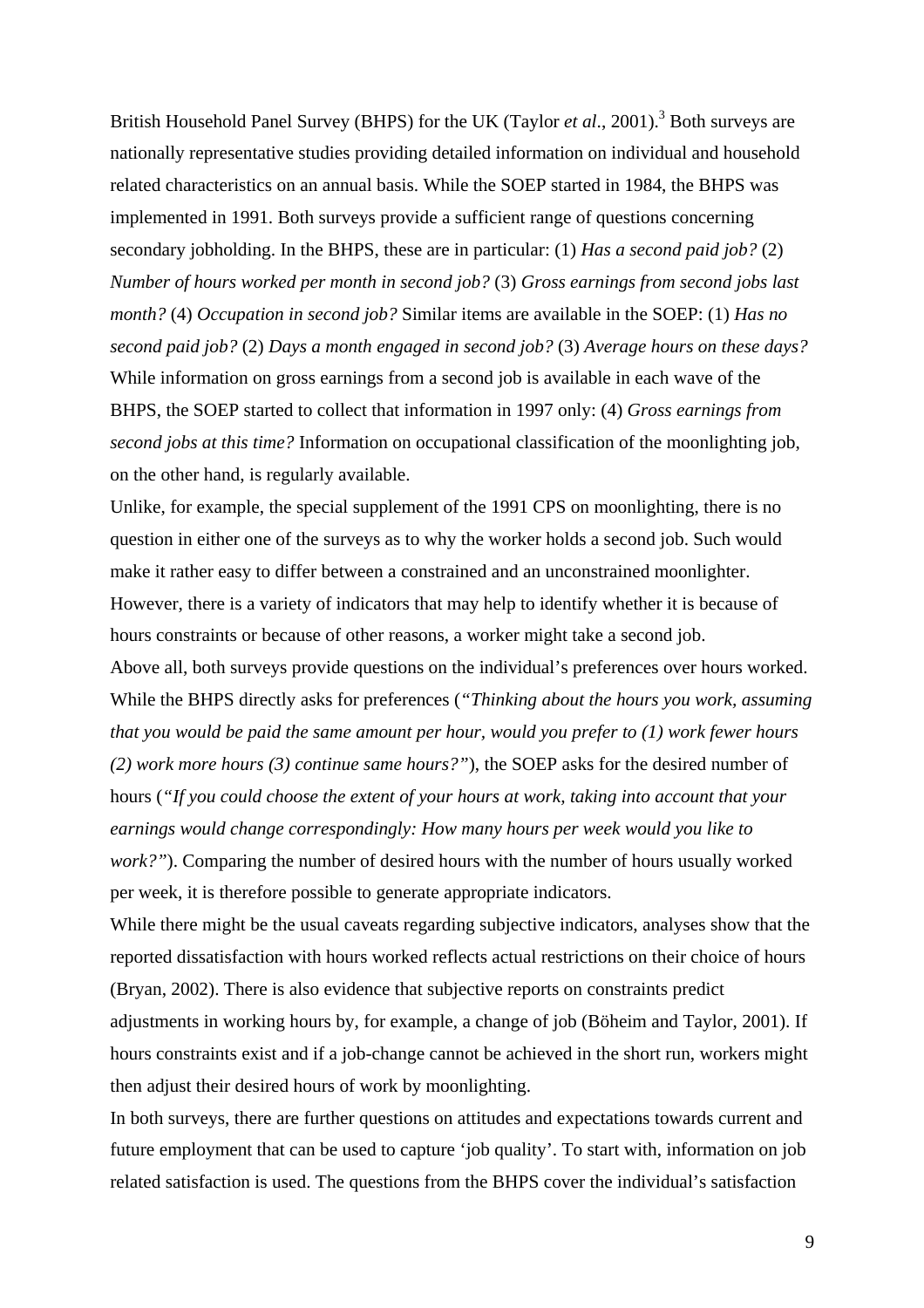with (1) *job security* (2) *total pay* (3) *work itself*. Among further job related questions, there is also one question about the satisfaction with the number of hours worked. However, this question is not used, because there is no comparable question in the SOEP. Furthermore, the stated preferences identifying workers' hours constraints quite likely cover (dis)satisfaction with working hours.

There are further differences in the related indicators drawn from the SOEP. The variable on dissatisfaction with job security is generated from the original variable *"Are you concerned about your job security"*, the "*very concerned"*-response is used to indicate the worker's dissatisfaction with job security. Next, there is no comparable question regarding a worker's satisfaction with the pay she receives. Therefore, a dummy variable generated from the indicator of satisfaction with household-income is employed. This should be kept in mind when interpreting the results.<sup>4</sup> Note also, that the scales of possible answers are different: In the BHPS, answers are given on a seven-point-scale from 1 *'not satisfied at all'* to 7 *'completely satisfied'*. These are collapsed into a binary variable denoting whether the individual is not satisfied (answers 1 to 3 on the scale) or satisfied (answers 4 to 7 on the scale). The SOEP-scale, on the other hand, allows for eleven possible answers with 0 meaning *'totally unhappy'* up to 10 *'totally happy'*. Here, answers 0 to 3 are taken to indicate the worker's dissatisfaction with income.

In accordance with the theoretical arguments regarding job quality, *a priori* expectations towards the effects of dissatisfaction with job security are ambiguous. First, it might be argued that secondary jobholding serves as a 'hedge' against unemployment (Bell *et al*., 1997). However, it may also be possible that workers take even more efforts to perform well in their first job and are therefore less inclined to moonlight. Furthermore, as Schwarze (1990, p. 228) points out, it may furthermore as well be that less favorable labor market conditions that lead to concerns about job security in the first place may inhibit to supply a second job. Another indicator for (low) job quality is the (dis)satisfaction with work itself. However, in contrast to job security, it might well be expected that a worker who is dissatisfied with her first job may be more likely to hold a second job. This is because if work itself is not satisfying, but provides, for example, pecuniary stability, an individual might moonlight if the second job provides amenities other than monetary benefits.<sup>5</sup>

Dissatisfaction with total pay or income might hint towards a limited earnings' capacity that may move workers to take a second job. This is, because given the utility maximizing behavior of workers, it is quite plausible to assume that dissatisfaction with total pay is given only for cases with earnings that are 'too low'.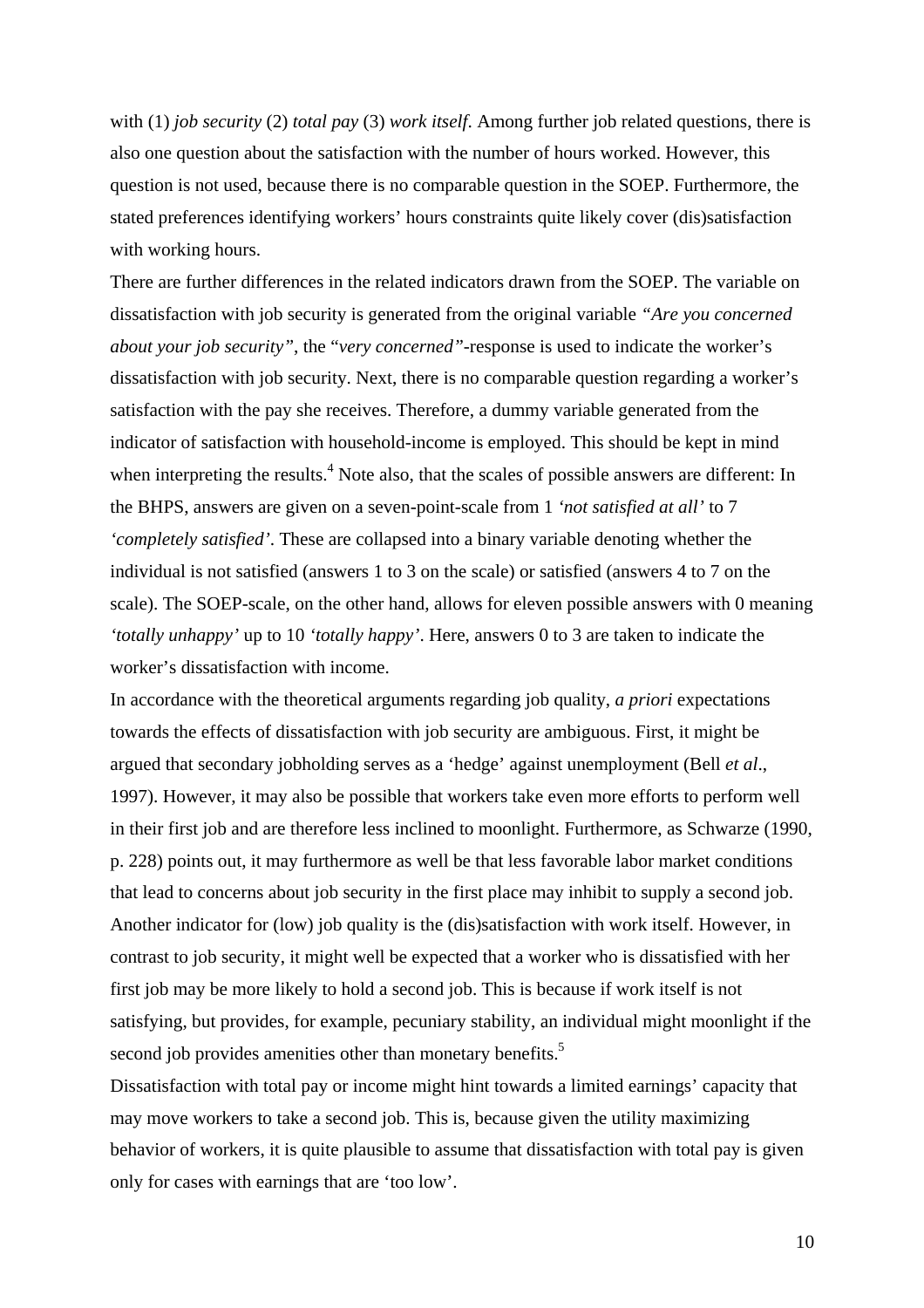Both BHPS and SOEP provide some more questions on expectations on current and future work which might also be used as indicators of job quality. Starting in 1996, workers in the UK are asked whether they think that in 12 months following the interview they (1) *get a better job with [their] current employer?* (2) *take up any work related training?* (3) *start a new job with a new employer?* (4) *start up [their] own business (a new business)?* (5) *give up paid work?<sup>6</sup>*

Similar questions are available from the SOEP:7 *"Is it likely that you will…"* (1) *be promoted in the company you currently work for*, (2) *gain further qualifications or education through courses*, (3) *give up your current occupation and start a completely new one*, (4) *will voluntarily become self-employed or become a freelancer* and (5) *give up your employment completely or for a period of time?* It, however, has to be noted that in contrast to the BHPS, which refers to the next 12 months, the SOEP questions refer to the next 2 years following the interview.

Positive responses to the first two items may carefully be considered to represent good job quality on the first job. Remember, however, that *a priori* expectations towards moonlighting behavior are ambiguous. In contrast, positive answers to items 3 and 4 may be understood as indicators of either hours-income constraints or lower job quality. In accordance with particularly the 'heterogeneous-jobs' motive, it might be expected that workers who are likely to either start a new job/occupation or become self-employed may hold a second job in order to gain experience or improve skills in the new or even different occupation. While there is no clear theoretical proposition for a relationship between the expectation to give up paid employment and moonlighting, it can be assumed that this also captures second jobs. Therefore, a negative correlation should be observable.

Information about gross hourly wages received in either the first or second job can be derived from the data that is given on monthly earnings and the number of hours usually worked per week. However, there are some limitations with those variables. First, the sample size strongly reduces when using the SOEP data. Out of 17 waves that are the basis for this analysis, only the latest 5 waves include the needed information on second job monthly earnings. Next, affecting both the German and the British sample, there possibly exists a problem with sample selection. It would theoretically be needed to examine the effect of the (reservation) wage received in a second job for all workers. However, data on those wages are observable for moonlighters only. Using OLS and predicting second job wages for the whole sample might ignore that participation in moonlighting is not random, and hence self-selected. Heckman (1979), addressing the comparable problem of observing wages only for employed

11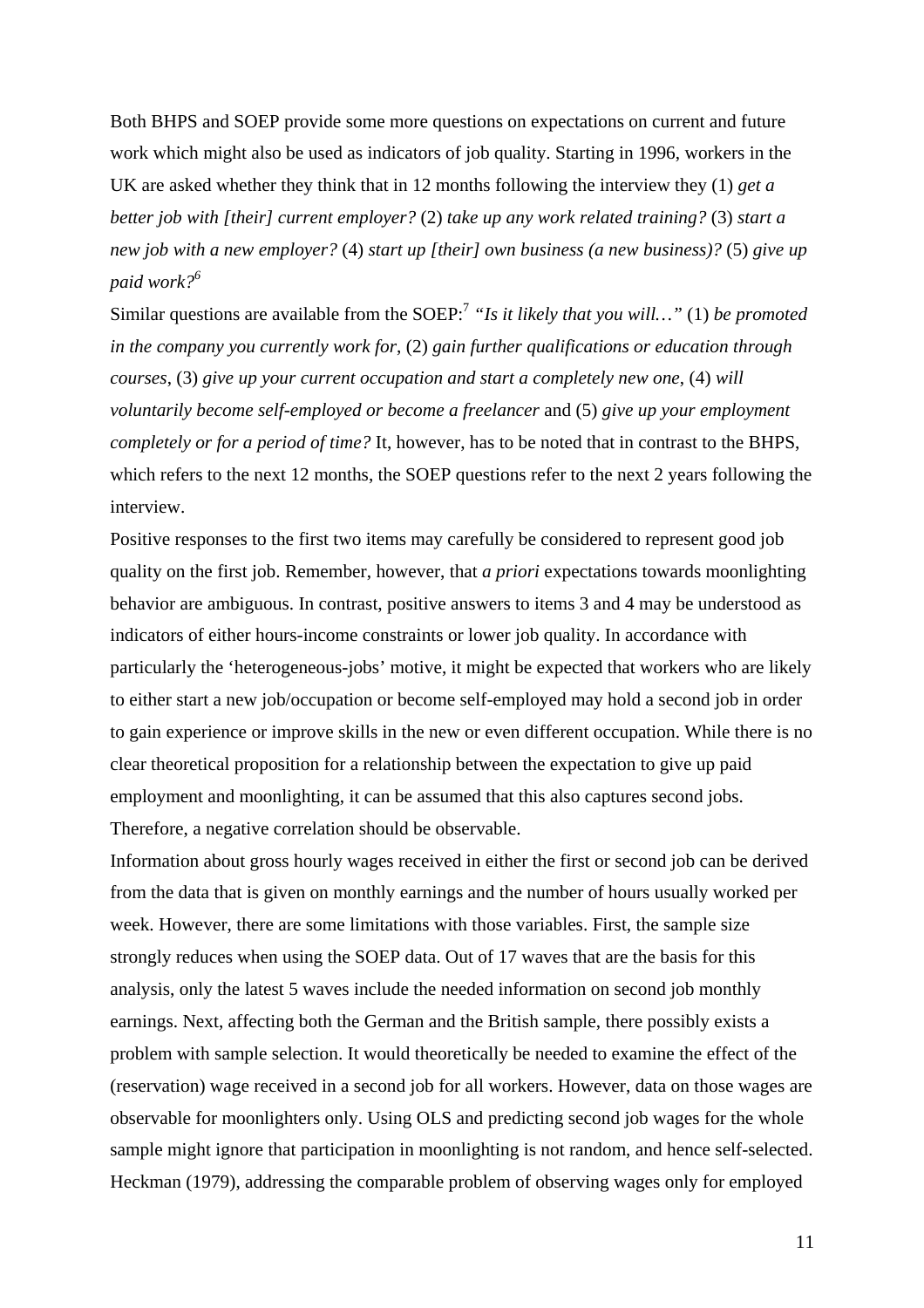persons, proposed a practical solution which treats the selection problem as an omitted variable problem. The correction mechanism he initially proposed is known as the two-step Heckman-correction method and has thereafter become standard in the labor supply literature. This technique basically would have to be applied here as well. However, despite its popularity, the method is not exempt from criticism. Heckman (1979) himself warns against the use of the procedure with inadequately specified selection models. Manski (1989) argues that the procedure lacks robustness and is sensitive to identification and Puhani (2000) recommends a "case by case" use of the Heckman selectivity correction and furthermore shows that if collinearity problems prevail, subsample OLS is the most robust among the simple–to–calculate estimators.

Following Puhani (2000), checks for collinearity problems have been done by calculating  $R^2$ of the regression of the selection parameter, the so-called inverse Mills ratio, on the regressors of the main (second job wage) equation.<sup>8</sup> The corresponding  $R^2$ -values range between 0.8355 and 0.9464 for Germany and between 0.8638 and 0.9896 for the UK which clearly suggests for collinearity. Due to these findings and the aforementioned considerations, the regressions are estimated without sample selectivity correction. Note that this approach is not an unusual decision (see, for instance, Montenegro, 2001 or Newell and Reilly, 2001).

There is another potential problem with using wages and hours on the first job, which arises from the possible endogeneity of the participation decision in both the first and second job (Smith Conway and Kimmel, 1998). If jobs are heterogeneous, the worker simultaneously decides upon both forms of employment. Wages from and hours worked on the first job then are not strictly exogenous as is assumed by the traditional 'hours constraints' theory. While this argument suggests to omit using both indicators as regressors, it is plausible to assume that both motives are relevant. Therefore, the covariates are used but there has to be careful interpretation of the results.

Non-labor income is another important theoretical parameter. However, there is a potential drawback for this indicator for the German data. Before 1995, no information regarding separate types of labor and non-labor income, like social assistance or other transfer benefits is available in the SOEP. Therefore, a variable 'non-labor income' is generated by subtracting a worker's earnings as well as the spouse's labor earnings from the overall net householdincome. While second job earnings are subtracted from that indicator where possible, this variable still will quite likely include earnings from moonlighting before 1997. Therefore, the results should again be interpreted rather carefully.

Besides the factors discussed, there is a variety of other explanatory and control variables

12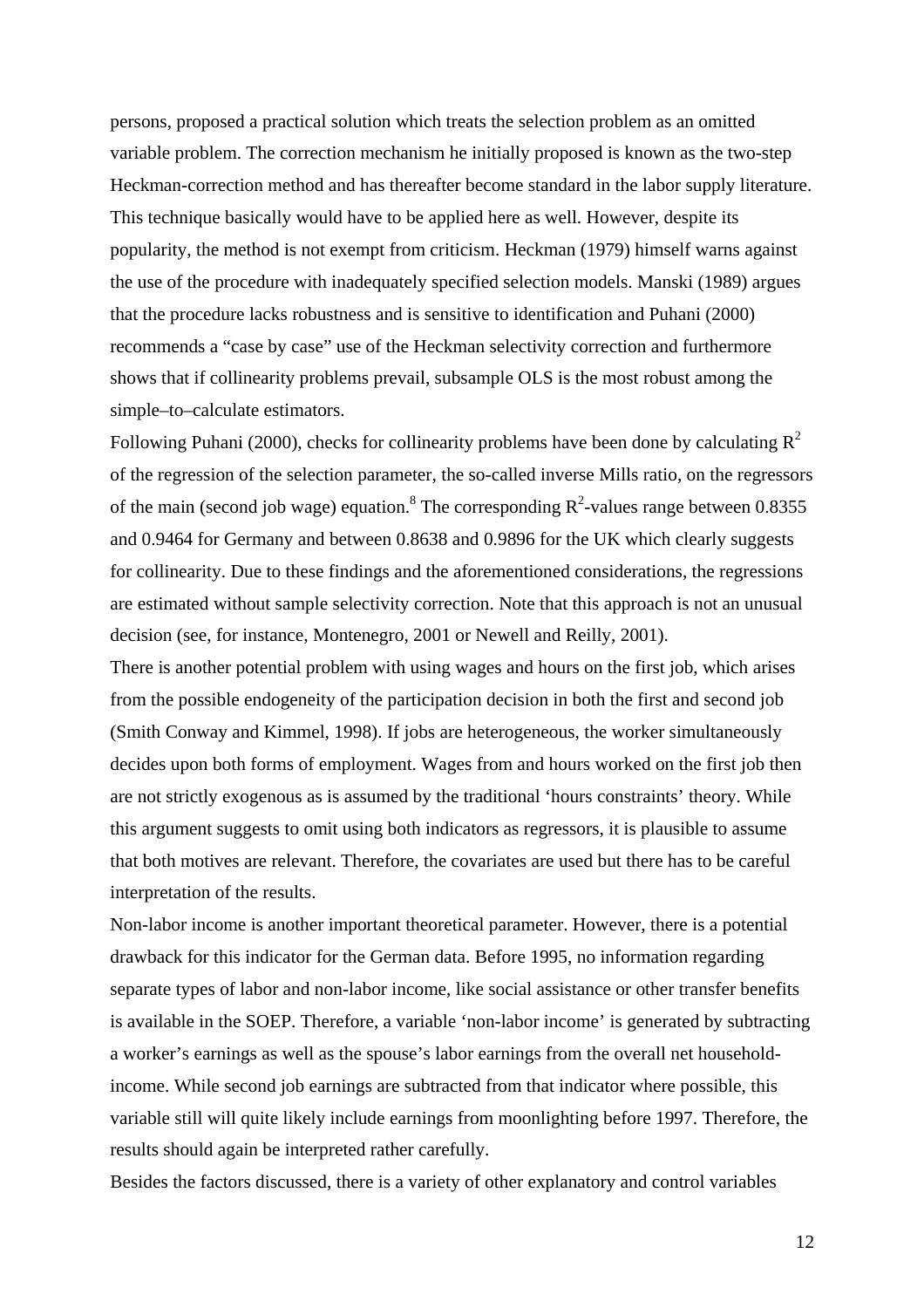used in the reduced form participation equations. Only those that are more plausibly affecting the decision to take a second job will be presented shortly.

Working overtime and get overtime hours paid $9$  points to hours and earnings adjustments that might have a negative effect on moonlighting if the 'hours-constraints' motive prevails. There can be no prior expectations regarding part-time jobs because such occupation might be voluntary or involuntary. If part-time jobs are accompanied with moonlighting, this might on the one hand hint towards an insufficient hours capacity on the first job. It might, on the other hand, support the 'heterogeneous-jobs' motive as working part-time on a stable and secure job might allow to take a second job that has, for example, other non-monetary amenities. Furthermore, holding two part-time jobs might simply be a means of workers' labor flexibility. Temporary employment might as well be an indicator for job quality again with ambiguous expectations towards the effect on moonlighting behavior. Given that the fixedterm contract is used for a probationary period with prospects for a permanent follow-up employment, a worker may have an incentive to take strong efforts within that period to signal high productivity. Holding a second job may then be less likely. However, having a temporary job may also be a demand-side induced outcome of lower productivity. Therefore, secondary jobholding may be used as means of adapting to the possibly low labor market position of the worker. There is a variety of further control variables that are included in the estimations but are not discussed in detail to economize upon space.<sup>10</sup>

Due to the irregular availability of indicators, there are different subsamples that are used for the estimations of the reduced form moonlighting participation equations. The largest sample drawn from the BHPS covers all eleven waves available, i.e. includes data from 1991 to 2001. The unbalanced panel consists of 24,319 male and 26,289 female person-year-observations. The German sample, also an unbalanced panel, basically could include data from 1985 to 2001, hence covering 17 waves. However, data on second job earnings are available from 1997 onwards only. Furthermore, indicators on job quality were issued irregularly. The corresponding samples therefore are based on 22,181 male and 18,263 female observations. Furthermore, all German and British samples are restricted to blue- and white-collar workers aged 17 to 60 years old who are full- or part-time employed on their first job.

As for the estimation techniques, methods for both cross-sectional and longitudinal date are applied. On the pooled cross-sectional level, the logit estimator is applied. To account for the samples being pooled over individuals and time, the estimator is adjusted for individualclustered groups. Furthermore, the panel structure of the data is used. Unobservable individual heterogeneity that might bias results from cross-sectional analyses is hence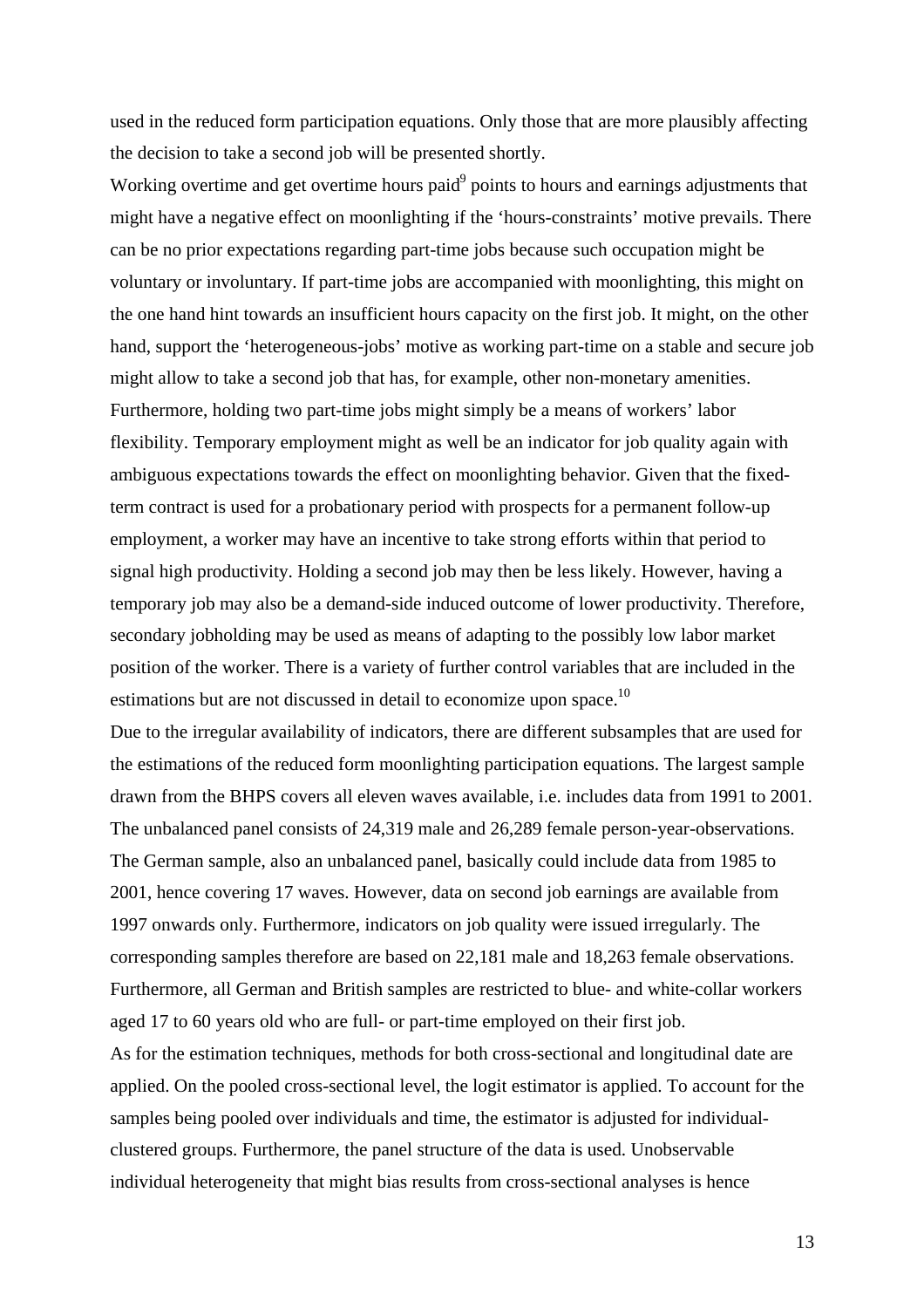controlled for.

In particular, the following structural model is considered:

$$
y_{it}^* = \alpha_i + \mathbf{x}_{it}' \mathbf{\beta} + V_{it}, \qquad i = 1, ..., N, \ t = 1, ..., T
$$
 (3.7)

where  $y_{it}^*$  corresponds to the latent propensity of individual *i* at time *t* to supply labor in a second job.  $\alpha_i$  is the individual specific effect that differs across individuals but is constant over time. It accounts for intrinsic differences in tastes towards moonlighting and in other unobserved explanatory variables.  $x_{it}$  is the vector of covariates affecting  $y_{it}^*$ . It also includes the factors that refer to both 'hours constraints' and the 'heterogeneous jobs' motive.  $v_{it}$  is the stochastic error term that is assumed to be *IID*. As  $y_{it}^*$  is a latent variable, it is not observable. Instead, what one observes is

$$
y_{it} = \begin{cases} 1 & \text{if } y_{it}^{*} > 0 \\ 0 & \text{otherwise.} \end{cases}
$$
 (3.8)

Assuming an underlying logistic distribution for  $v_{i}$ , the probability model that follows is

*Prob*( 
$$
y_{it} = 1 | \mathbf{x}_{it}
$$
) =  $\frac{\exp(\alpha_i + \mathbf{x}_{it}^{\prime} \mathbf{\beta})}{1 + \exp(\alpha_i + \mathbf{x}_{it}^{\prime} \mathbf{\beta})}$ . (3.9)

This fixed effects model can be estimated by conditional maximum likelihood. Particularly, the probability of a sequence of outcomes  $(y_{i1}, ..., y_{iT})$ , conditional to  $\bar{y}_i = \sum_{t=1}^T$  $\overline{y}_i = \sum y_{it}$ 

$$
P(y_{it},..., y_{iT} | \mathbf{X}_{it},..., \mathbf{X}_{iT}, \alpha_i, y_i) = \frac{\prod_{t=1}^{T} \exp(\mathbf{X}_{it}' \mathbf{\beta} y_{it})}{\sum_{s \in S_i} \prod_{t=1}^{T} \exp(\mathbf{X}_{it}' \mathbf{\beta} s_t)}
$$
(3.10)

*t*

1

where  $S_i$  is the set of all possible combinations of  $y_i$  ones and  $T - y_i$  zeros, is free of the incidental parameters, i.e. independent of  $\alpha$  (Greene, 2000). This is because a contribution to the likelihood arises from those groups of observations that are not always zero or one. Therefore, if the worker does not moonlight at all or is always moonlighting over the time period in question, her information does not enter the likelihood function. This, however, typically entails a huge drop in the number of cases that are used for estimation. However, the advantage of the model is that, unlike the random effects model, the  $\alpha_i$  are allowed to correlate with the vector of covariates in the fixed effects model.

The models have also been estimated using the random effects specification of the estimator. However, corresponding Hausman-tests have been calculated that all suggest the fixed effects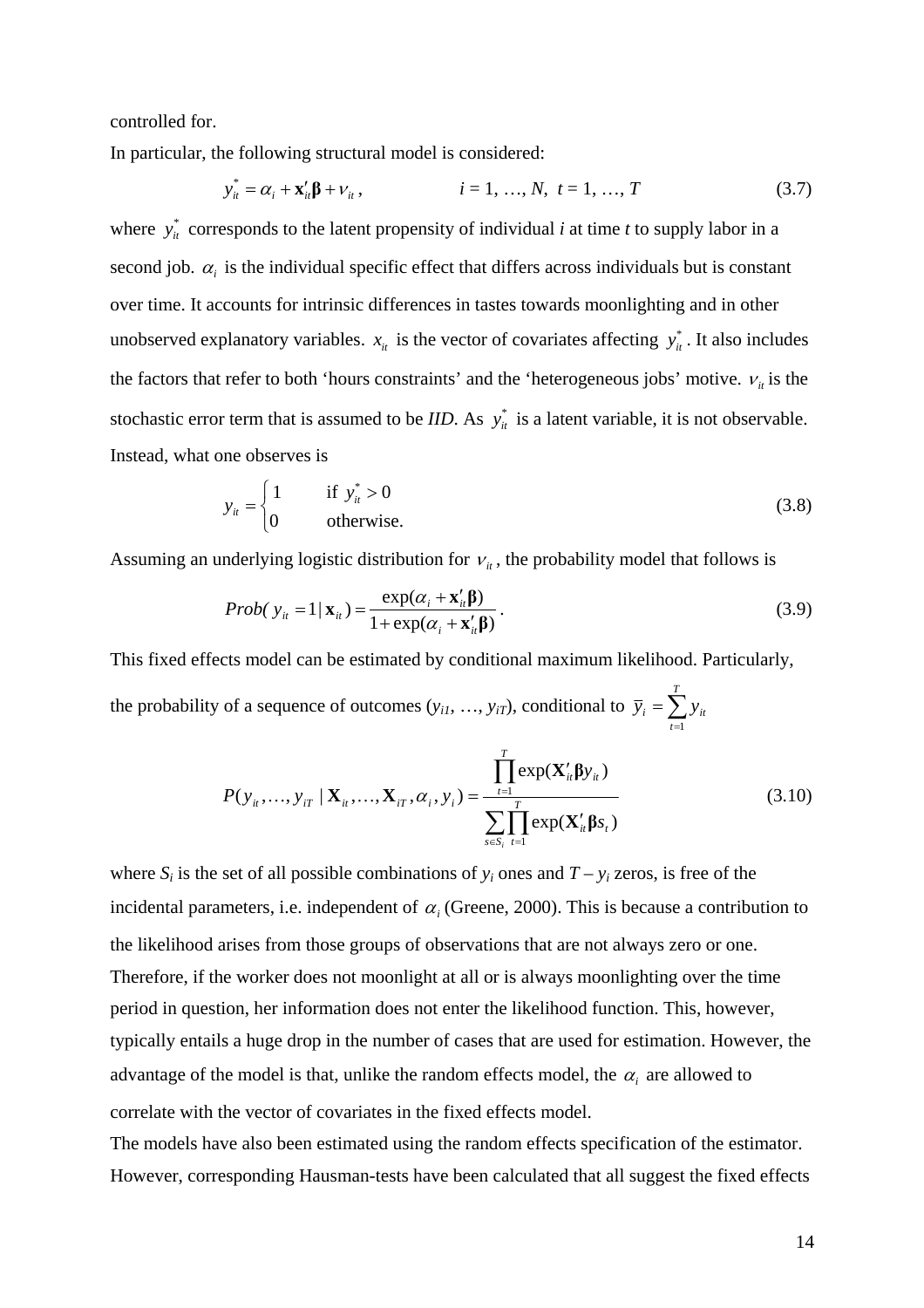model to be superior. The results from the random effects model therefore are not presented.

#### **5. Results**

To give some first impressions about the structure of secondary jobholding in both Germany and the UK, descriptive findings are shown before the discussion of the estimation results. Figure 3 shows that moonlighting is a persistent phenomenon in both countries. There, however, is quite some variation over time and between males and females. In Germany, it decreased from about 8-10% in the mid 1980s to about 7% in 2001, showing a peak around the German reunification in 1990 and, after an downswing in the subsequent years, increased again in the mid-1990s.

#### [Figure 3 about here]

From 1999 onwards, social security contributions have been levied on the so-called 'marginal employment'. As this type of part-time employment quite often had been supplied as a second job (Schwarze and Heineck, 1999; Heineck and Schwarze, 2001), moonlighting decreased in 2000 before slightly recovering in 2001. In the UK, secondary jobholding has also seen an upwards movement from, on average, about 6% in 1991, has remained on a high level between 1995 and 1999 before decreasing to a share of about 7% in 2001.

There are further differences in moonlighting participation by gender. Corroborating prior results, British women more often hold a second job than British men. The difference in participation rates, however, is rather stable over time. In contrast, females in Germany moonlight less often then German males, with an exception found for 1986, when 8.5% of both male and female workers held a second job. Furthermore, unlike the British case, participation rates do not follow the same patterns over time. Following 1986, there is a rather huge gap in participation by gender which diminishes close to nil in 1994 because of the increase in female moonlighting. In 2001, both the male and the female secondary jobholding rate is again approximately the same.

#### [Figure 4 about here]

Figure 4 shows that the variation in participation rates over time mainly is due to the changes in secondary jobholding by part-time employees. Interestingly, there is a strong increase in moonlighting by part-time workers in both Germany and the UK from the beginnings of the 1990s until 1996, reaching a level of almost 12% moonlighters in Germany and close to 17% in the UK. Thereafter, secondary jobholding by part-time workers decreases again in both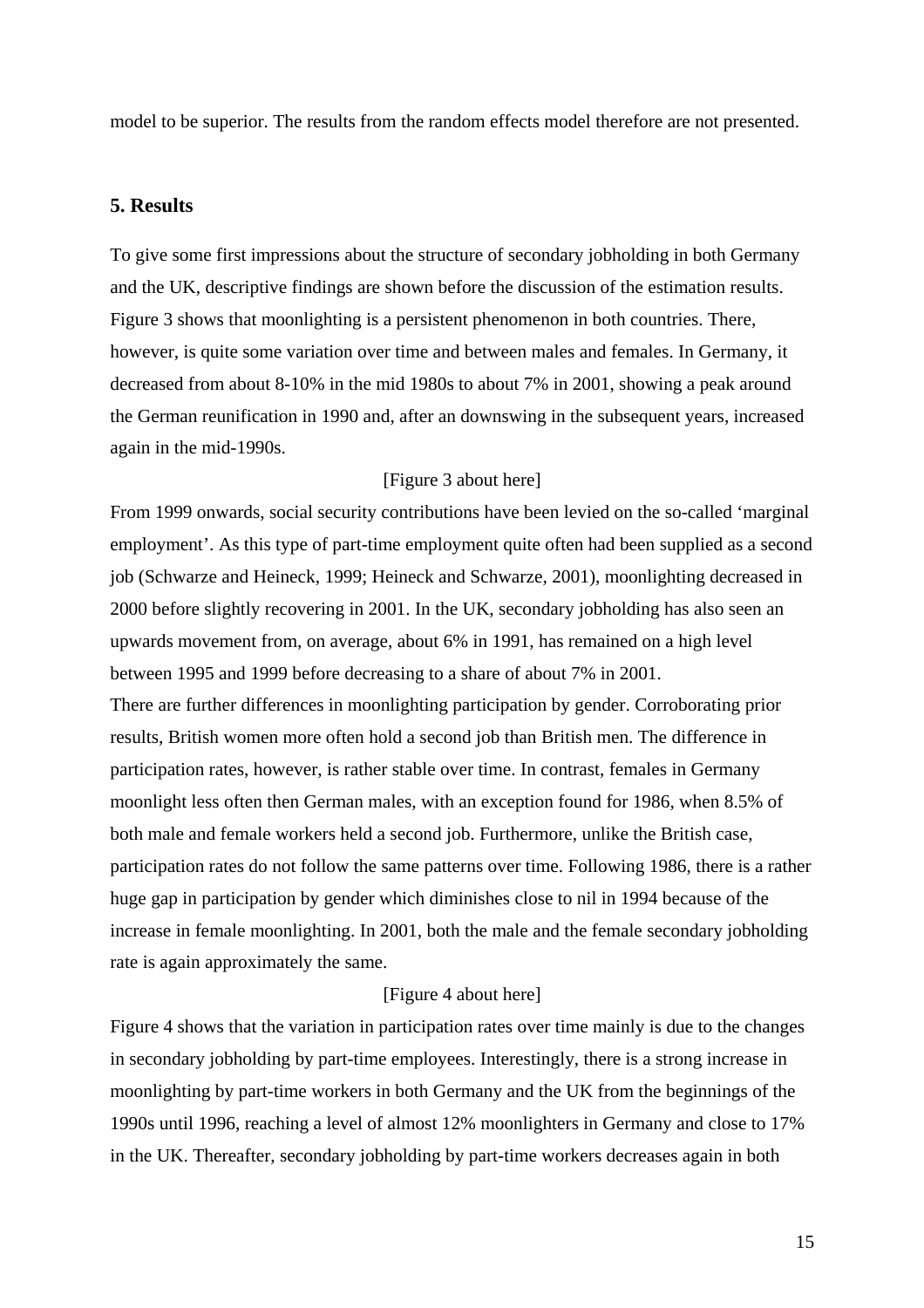countries. While German workers drop back to the level of 1994, participation in secondary jobholding remains on a rather high level for part-time workers in the UK.

While there are also moonlighters among full-time workers, there are rather minor changes in participation over time. The exception is German full-time workers in 1990 when secondary jobholding shows a peak, which quite likely is a consequence of the German reunification. Furthermore, as part-time employment is the domain of women, it is not surprising that differences in participation rates between full- and part-time employees mainly follow the trends by gender shown above.

#### [Figure 5 about here]

The numbers of weekly hours worked in a second job are shown in Figure 5. In the 1990s, both German and British workers engaged in moonlighting supplied between 5 and hours 7 per week in that job. The diagram furthermore shows that the amount of hours supplied by British moonlighters oscillates between these upper and lower bounds without following a distinct pattern. German secondary labor supply has decreased strongly at the end of the 1980s before recovering in the beginnings of the 1990s, but turned downwards again in recent  $years.<sup>11</sup>$ 

In addition to the diagrams shown, Table 2 and Table 3 also explore some of the prior expectations outlined above in an illustrative approach. Table 2 shows the distribution of preferences over hours worked, the respective moonlighting rates in the samples of German and British workers as well as the ratio of wages earned in the first and second job. The most obvious finding is the difference in the distribution of preferences over hours worked which very likely reflects differences in the labor market regimes. Almost 60% of workers on the liberal British labor market are satisfied with the number of hours they work, thereby indicating that they achieved their optimal level of labor supply. While it at first glance may be speculative to attribute that finding to the liberal framework of the British labor market only, it may become more suggestive when looking at the figures found for the strongly regulated German labor market.

In particular, it is only about 27% of German workers who do not want to change their labor supply. However, it is interesting to note that more than half of all employed persons want to work less. Rather than being restricted upwards, which is the major argument of the traditional moonlighting theory, these workers suffer from downwards constraints. In accordance with upwards restrictions it can furthermore be seen that almost 8% of the British workers and even about 17% of German workers would like to supply more hours of work. More differences appear regarding the participation in moonlighting and the ratios of wages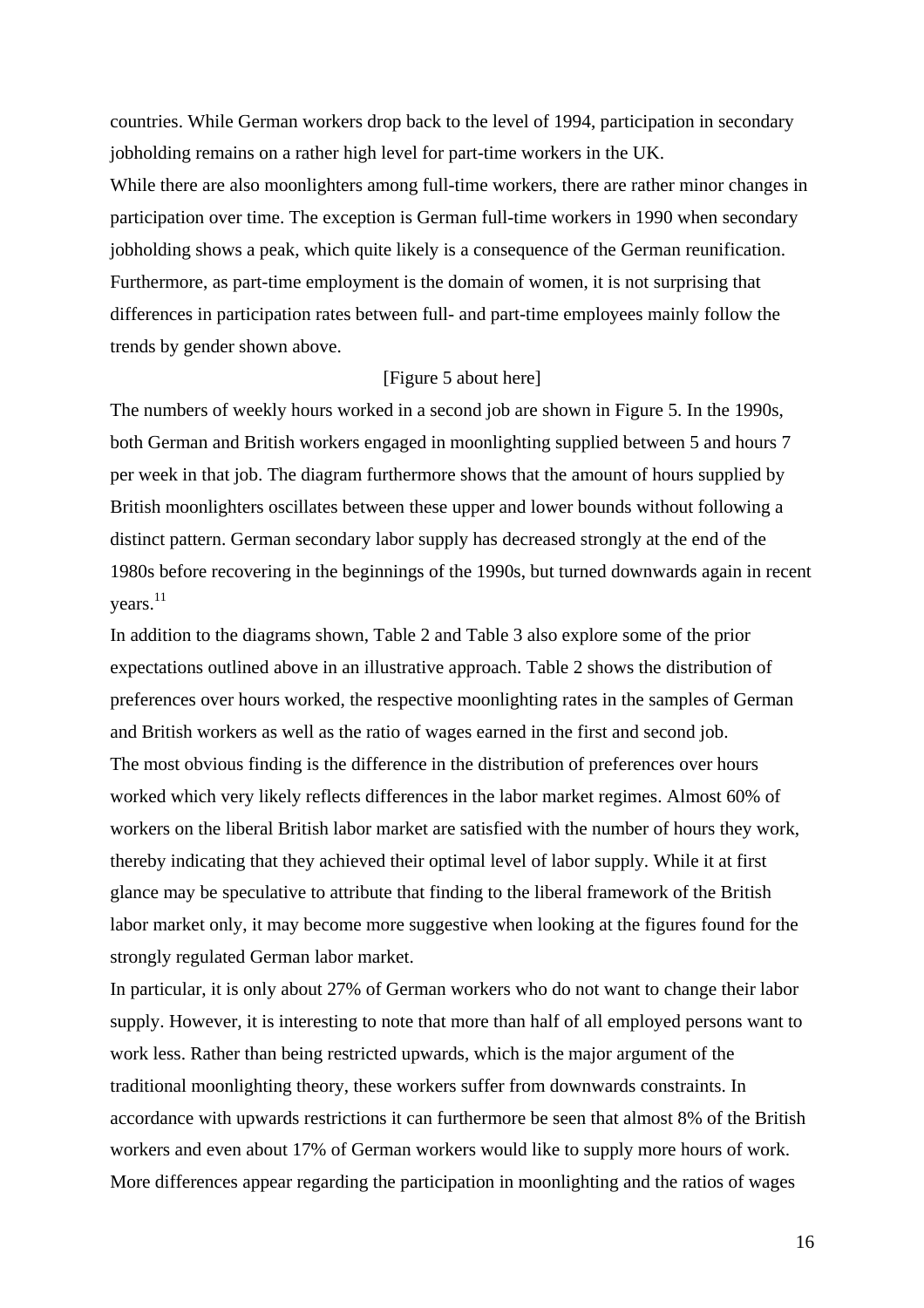in both jobs. First, although unsurprisingly, the moonlighting rate is above average for workers who want to work more hours. However, while the difference in moonlighting prevalence is of +1.8 percentage points for German workers compared to the average moonlighting prevalence, there is a difference of more than 4 percentage points for British employees. Next, it is found that German workers who are satisfied with their working hours – and hence may be considered to have achieved their optimum number of hours worked – hold a second job less often than average. British workers, on the other hand, do not moonlight more or less often given that they are satisfied with their working hours. Furthermore, while British employees who want to work less hours also moonlight less than average, their German counterparts hold a second job slightly above average.<sup>12</sup>

#### [Table 2 about here]

Regarding the wages earned in both jobs, German workers who would prefer to supply fewer hours receive wages in the second job that are slightly higher than those in the first job. This is in accordance with the theoretical proposition for unconstrained moonlighters as shown in Figure 2. For British workers, second job wages are higher than first job wages irrespective of their preferences over working hours. However, workers who would like to work fewer hours have second job wages that are relatively higher than those of moonlighters who either would prefer to work more hours or who are satisfied with their labor supply.

Given that moonlighting wages are higher than those on the main job, one may suggest that there are incentives for expanding the labor supply in the second job if not completely switching to that job in the first place. Table 3 then presents further descriptive findings that are related with such expectations. The prospect of a better job is attributed with moonlighting behavior that differs little from average in both Germany and the UK. Work related training, however, is accompanied with slightly higher than average secondary jobholding in Britain and even making a difference of 2.5 percentage points for German workers.

#### [Table 3 about here]

The most striking finding, however, is the moonlighting incidence among workers who either expect to start a new job or who expect to start to become self-employed. In both Germany and the UK, more than 10% of employees who are about to start a new occupation hold a second job and even about one in five forthcoming self-employed workers are moonlighting. Although preliminary, these two findings are in support of the 'heterogeneous-jobs' motive.<sup>13</sup> Subsequently, the results from both the pooled logit estimator and the (conditional) fixed effects estimator are presented. Note that while the estimations from the pooled data are clustered on individuals, the estimator does not control for unobservable individual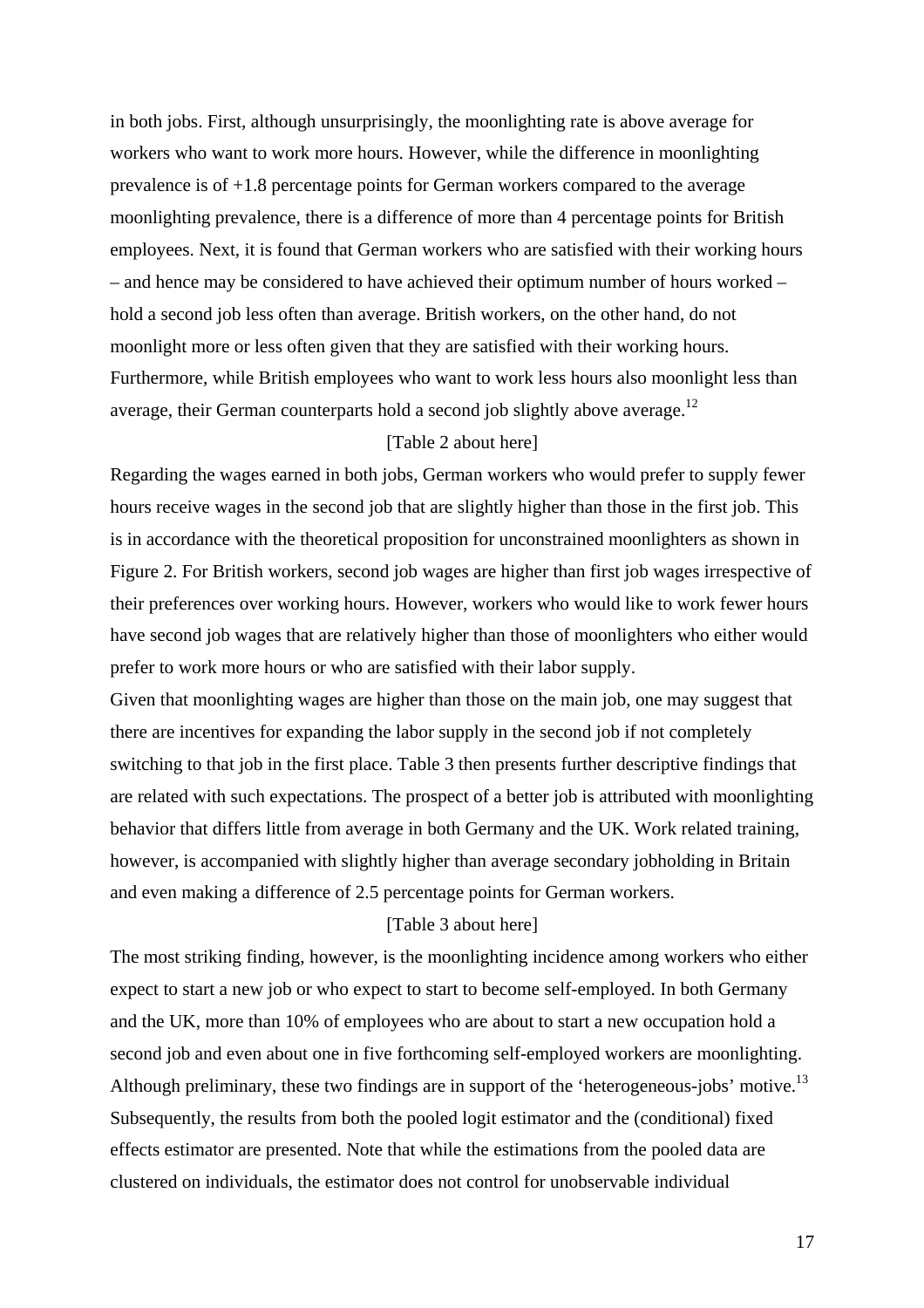heterogeneity. Still, the findings can be used as benchmark comparable to both prior results from previous research that has mainly explored cross-sectional data and the findings from the following panel estimations.

All models are estimated separately for men and women. Furthermore, the regressions include information on individuals' working hours preferences and whether the worker is dissatisfied with job security, pay/household income or the job itself. Due to the limited availability of job quality and related indicators outlined above, Table 4 first shows the results from estimations that include (predicted) wages from a second job as regressors. Thereafter, estimations are presented in Table 5 that do not include information on second job wages, but use indicators for further job related expectations. While all regressions include further controls, only the indicators that are related to the theoretical propositions are discussed.<sup>14 15</sup>

Table 4 shows that the desire to work more hours is a strong predictor for moonlighting behavior of male, though not for female workers. Furthermore, controlling for unobservable heterogeneity even is attributed with increases in the changes in the logit of about 0.4 to 0.5 and an increase in statistical significance from the 10%-level to the 1%-level for British males.

As suggested by the descriptive findings, there are differences between German and British workers who want to work less hours. For both males and females in the UK, the coefficients in the fixed effects model are in accordance with theoretical reasoning. However, while the coefficient is of sound statistical significance in the pooled model for females, there is only a tendency towards the 10%-significance level for males in the longitudinal case, with a *z*-value of 1.61. German workers are different inasmuch as the desire to work fewer hours is correlated with a higher likelihood of holding a second job, even controlling for individual specific effects. While this might seem surprising at first glance, this result may due to the higher wages achieved in the second job (Table 2).

Whereas the *a priori* expectations suggest for an ambiguous effect, job security mainly does not play a role in the decision to moonlight. While there is no effect for male British workers as well as for female German employees, the result from the pooled logit model for German males at first suggests for a negative impact. However, this finding vanishes when using the fixed effects estimator to control for individual-specific effects. For British females, on the other hand, the result from the panel estimator suggests that job insecurity and the propensity to moonlight are associated. A similar outcome is found for dissatisfaction with pay or household income. While there first seems to be a weak positive effect for both British and German men, the coefficients decrease in the fixed effects model and they are not statistically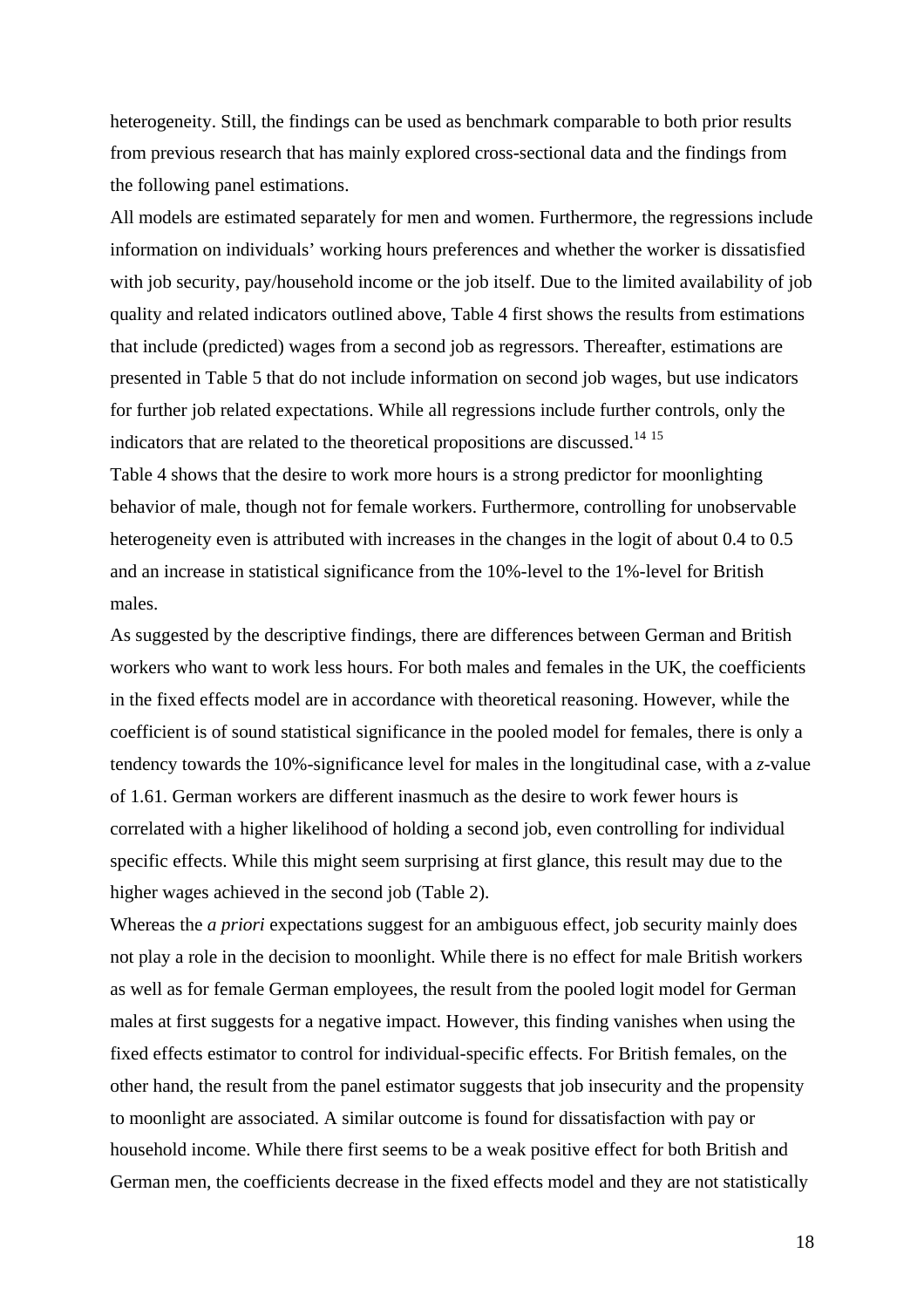significant. Again, there is a rather strong relationship for females in the UK indicating that the need to make ends meet may be an incentive to supply a second job. A somewhat puzzling result is found for workers who are dissatisfied with their job: While the panel estimation suggests that British males are more inclined to moonlight, German females are less so. That is, German female workers do not compensate their dissatisfaction by working in another, possibly more satisfying job.

#### [Table 4 about here]

There is mixed evidence for possible effects of wages. The (predicted) second job wage does not influence the moonlighting decision of German male workers. For British males, the pooled estimation result first suggests for a negative impact of second job wages on moonlighting participation, therefore indicating that the income effect would dominate the substitution effect. However, controlling for unobservable heterogeneity returns a coefficient that is not statistically significant anymore, although there still is a negative sign which is also visible for females in both Germany and the UK.

Furthermore, in line with the theoretical implications, increasing first job wages are a strong disincentive for both male and female British workers to supply labor in a second job, the logits change by about -1 in the panel regressions. While there is a weaker effect for German females, males are not affected, although the negative coefficient from the fixed effects estimation shows a *z*-value of about 1.45, which may carefully be taken as a tendency in support of *a priori* expectations. Findings for non-labor income to some extent are in line with theory inasmuch as the coefficients from the panel regressions are all negative. However, statistical significance is given for British women and, weaker though, for German men. Male workers from Germany, furthermore, are exceptional inasmuch as an increase in weekly working hours does not affect the moonlighting participation, whereas British males as well as female workers are less prone to secondary jobholding with increasing working hours (Table 4). Given that the number of working hours also is a downwards limit, the recreational aspect of leisure time may be more important for German males, although wages in second jobs tend to be higher than first job wages (recall the wage ratios shown in Table 2). On the other hand, and somewhat surprisingly, the fixed effects regression suggests that working overtime influences the moonlighting decision positively for German female and British male workers. However, given that overtime work is paid, the likelihood of secondary jobholding decreases for the latter group as well as for females in the UK. This again is not too surprising, as these workers are able to adjust a possibly given hours standard in their first job by working overtime with the same employer. As it is plausible to assume that overtime hours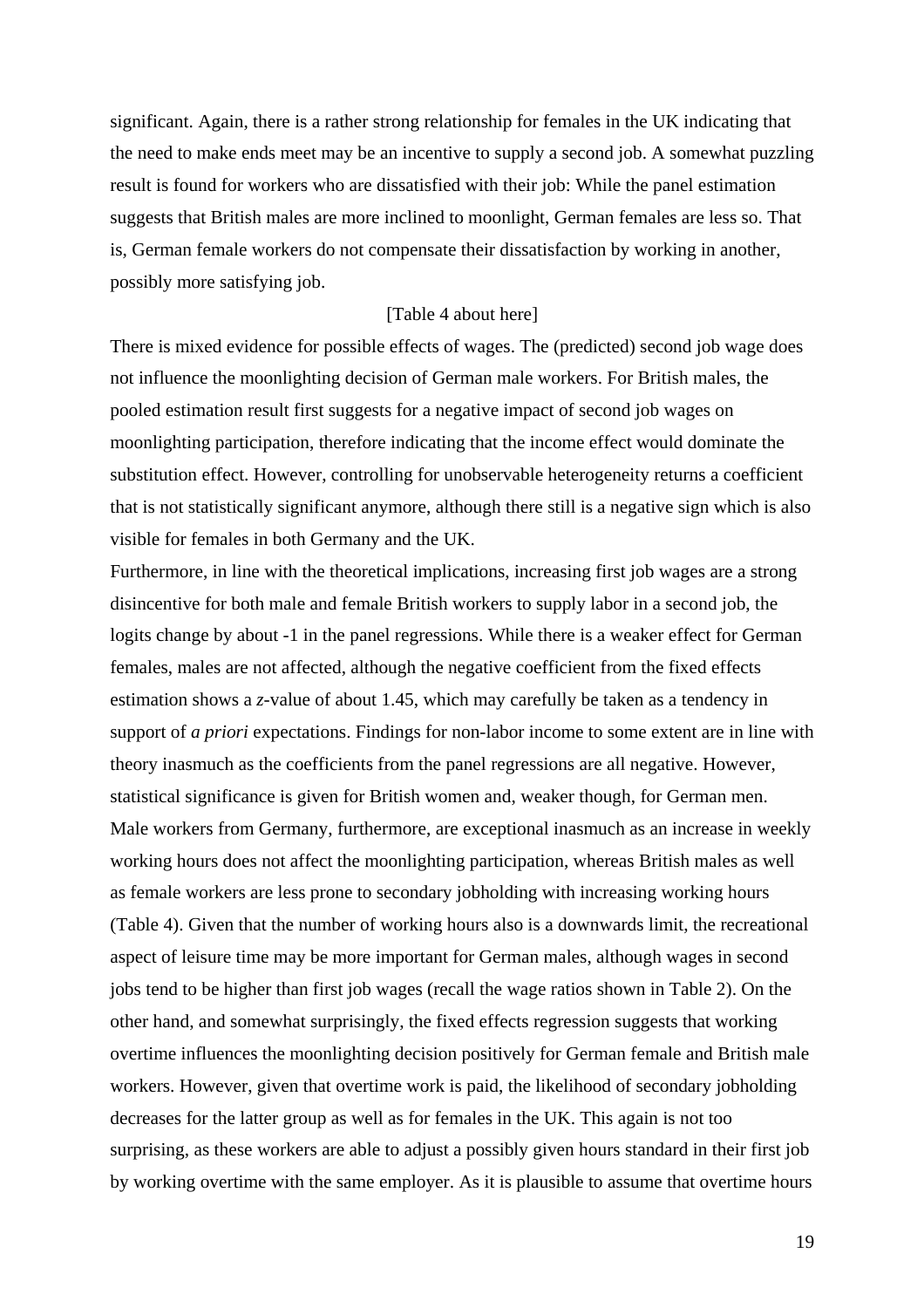are compensated with wages that are relatively higher than the first-job wage, they do not face the need to moonlight. Moonlighting participation of German workers, on the other hand, is not affected by overtime work.<sup>16</sup>

Part-time employment is a good predictor for secondary jobholding among German males, British females and, somewhat weaker, also for German females.<sup>17</sup> Furthermore, temporary jobs are positively associated with moonlighting for all German workers. In all these cases, both pooled and fixed effects regressions return rather large coefficients that are strongly statistically significant. The interpretation for part-time employment is intuitive, inasmuch as lower maximum earnings may induce workers to have another source of income. However, it may well be that there are different reasons for this effect. On the liberal British labor market, women may voluntarily supply labor in two jobs that better suit their needs of flexible working time, for example, when taking care of children. While that argument in general also holds for Germany, it may as well be assumed that part-time occupation is of involuntary nature on the strongly regulated German labor market. Therefore, female part-timers may face the need to adjust their working hours in case they want to work more hours. The findings for temporary employment in Germany suggest that these jobs may not serve as stepping stones to permanent, higher paying employment that would render moonlighting unnecessary. In contrast, the findings from the fixed effects regression imply that British males, who have a fixed term contract, are less likely to hold a second job which may cautiously be interpreted in light of a signaling effect of this type of employment.<sup>18</sup>

Table 5 presents the results from the regressions that do not include information on second job wages. However, the data allow including additional indicators that are related to workers' expectations regarding current and future employment. These indicators might be thought of as further proxies for job quality and are therefore theoretically linked to secondary jobholding. First, regarding the variables that are included in both regressions, the findings are not substantially differing, although some coefficients decrease in statistical significance or turn insignificant. For example, the prior positive effect of dissatisfaction with job security on moonlighting found for British women is cleared away.<sup>19</sup> Moreover, while the effects of preferences towards working more or less hours are basically the same for Germans, the effect for British male workers vanishes once the additional job quality proxies are included. Furthermore, there is a somewhat puzzling finding for British women who would like to supply more working hours. While there seems to be no effect in the pooled estimation, there is a negative effect in the panel model, though weakly statistically significant. This implies that females who want to work more hours are less likely to moonlight. While this might

20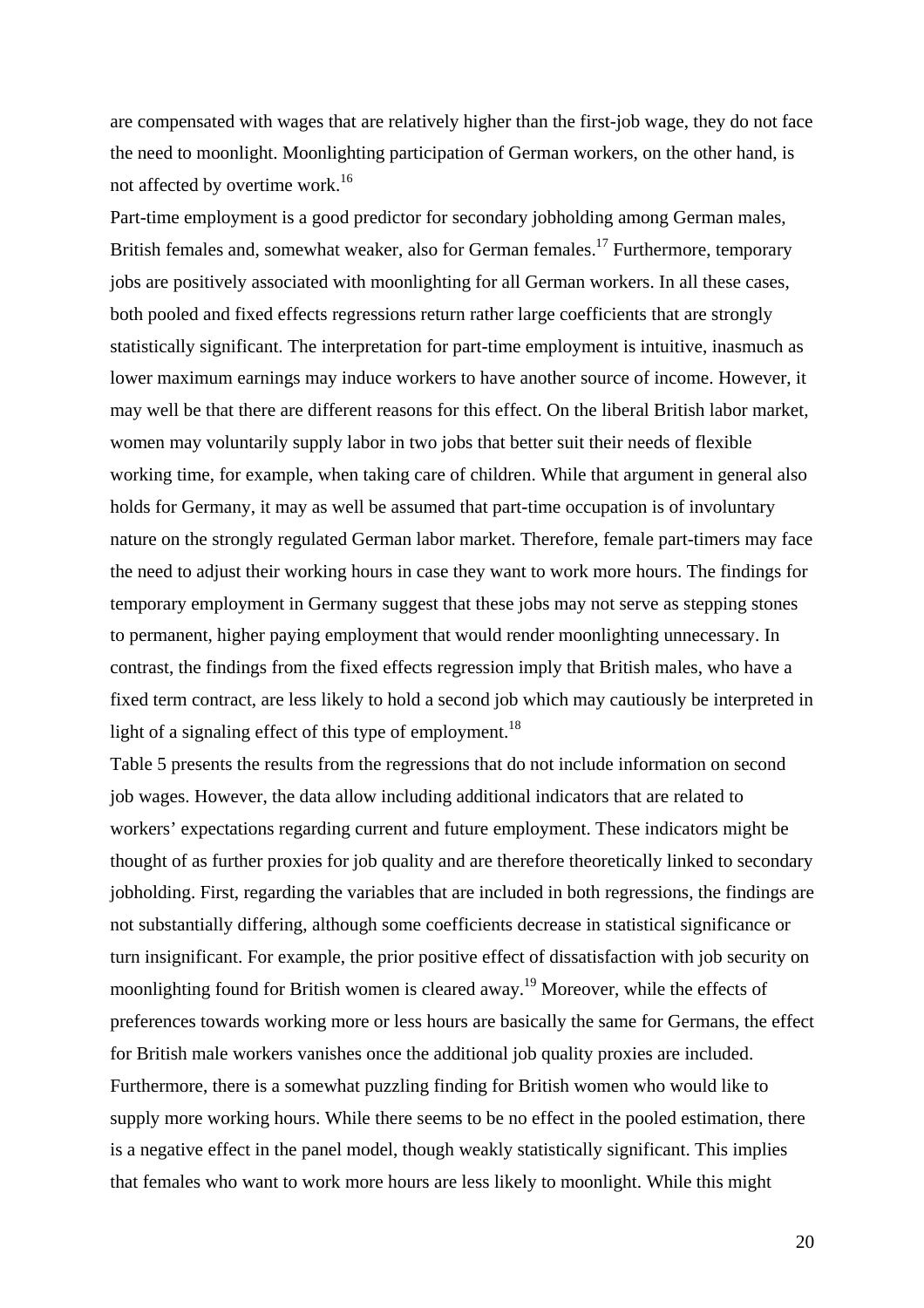surprise at first glance, it may well be that these women are able to adjust to working more hours in other ways as by taking a second job. $^{20}$ 

#### [Table 5 about here]

Except for one puzzling finding, the effects found for the additional variables on individuals' job prospects mainly are in line with theoretical expectations. In particular, while expecting to get a better job with the current employer is associated with a decrease in the likelihood of moonlighting for British males, the fixed effects estimation for German females results in a logit increase of about 0.75, i.e. a rather strong positive effect on moonlighting participation Further research is needed to examine whether, for example, the skills acquired in a second job might foster the promotion prospects in the first job. The results from the pooled sample suggests for a positive impact of prospects of job related training on secondary jobholding for British workers. While this would contradict theoretical arguments, unobservable heterogeneity causes spurious correlation. Consequently, results from the fixed effects estimation suggests for no statistical significant effect, although the coefficients now show the expected negative sign.

In line with theoretical considerations, starting up a new job in the near future affects secondary jobholding positively, particularly among women. While statistical significance for male German workers is found for the pooled data only, the findings from the fixed effects model indicate an increase in the logit of about 0.4 for both British and German females The prospect of becoming self-employed is associated with a higher likelihood for moonlighting in both countries in the pooled logit model. Although statistical significance vanishes in the fixed effects model except for British female workers, these results might cautiously be interpreted such that second job is used to achieve or improve skills that are needed in the forthcoming new occupation. Being about to quit from paid employment suggests for a weak evidence of a lower likelihood of holding a second job. In accordance with theoretical reasoning, negative effects are found from the pooled model for British workers and German female workers. Furthermore, although the result from the pooled estimation is not statistically significant for German males, it is so in the panel model. Summing up briefly, there is evidence of both similarities and discrepancies in the determinants of secondary jobholding in Germany and the UK. For instance, the factors derived from traditional moonlighting theory, i.e. the effects of first job wages and non-labor income, finds stronger support for the UK case only. While these findings are in accordance with the 'hours-constraints' motive of multiple jobholding, there is also a variety of effects that support the 'heterogeneous-jobs' motive. Above all, also mainly for British workers, the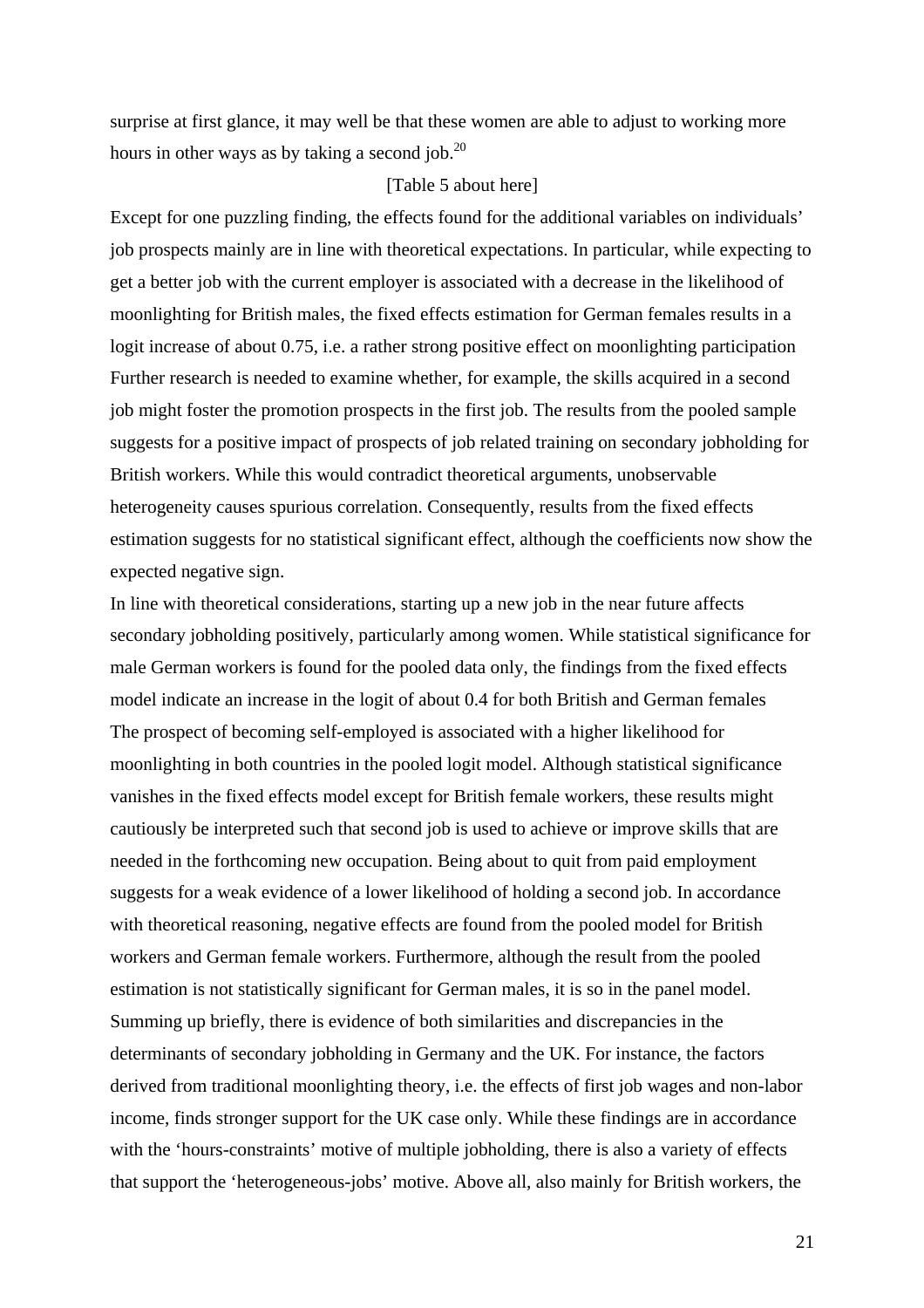prospect of changing to a new job or of starting up an own business in the near future is associated with a higher propensity to moonlight. One possible and quite plausible reason can be that skills needed for the new job are achieved or improved on the second job. It may furthermore as well be that the new job will be gradually established from a moonlighting job held prior to the switch in employment.

#### **6. Concluding remarks**

This paper presents analyses on an under-researched issue of labor supply, secondary jobholding. While there is an established, though small literature on the so-called moonlighting, this study provide some novelties. First, the analysis does not focus only on the most prominent theoretical arguments of moonlighting, the '*hours-constraints*' motive, but explores the propositions of Schwarze (1991) who explicitly addresses the '*heterogeneousjobs*' motive and extends the moonlighting theory by job quality as determining factor. Following a brief analytical outline, the study presents a cross-national comparison, something which has hitherto not been carried out. This is of even more relevance as the countries in question, Germany and the UK, are proponents of rather different labor market regimes. The analysis furthermore uses longitudinal data so that panel estimators can be applied which only recently has been done once before (Böheim and Taylor, 2003). In contrast to prior analyses that are based on cross-sectional data, it is therefore possible to control for unobservable individual heterogeneity.

The results from the analyses show evidence in support of both theoretical strands. However, effects vary both across gender and country. In particular, while hours constraints seem to play a more important role for male workers in their decision to moonlight, the finding is consistent across estimations for German males only. This is quite plausible as, according to analyses of the OECD, the German labor market is one of the most restrictive regimes. In contrast, the British labor market can be considered to be of one the most liberal and hence presumably more flexible regimes. In fact, descriptive findings suggest that, in contrast to German workers, the main part of British workers achieve a satisfactory solution regarding the number of working hours. Furthermore, in line with traditional moonlighting theory, wages as well as working hours in the first job affect moonlighting behavior of British, but not of German workers.

The analyses further provide evidence for the '*heterogeneous-jobs*' motive. That is, workers

22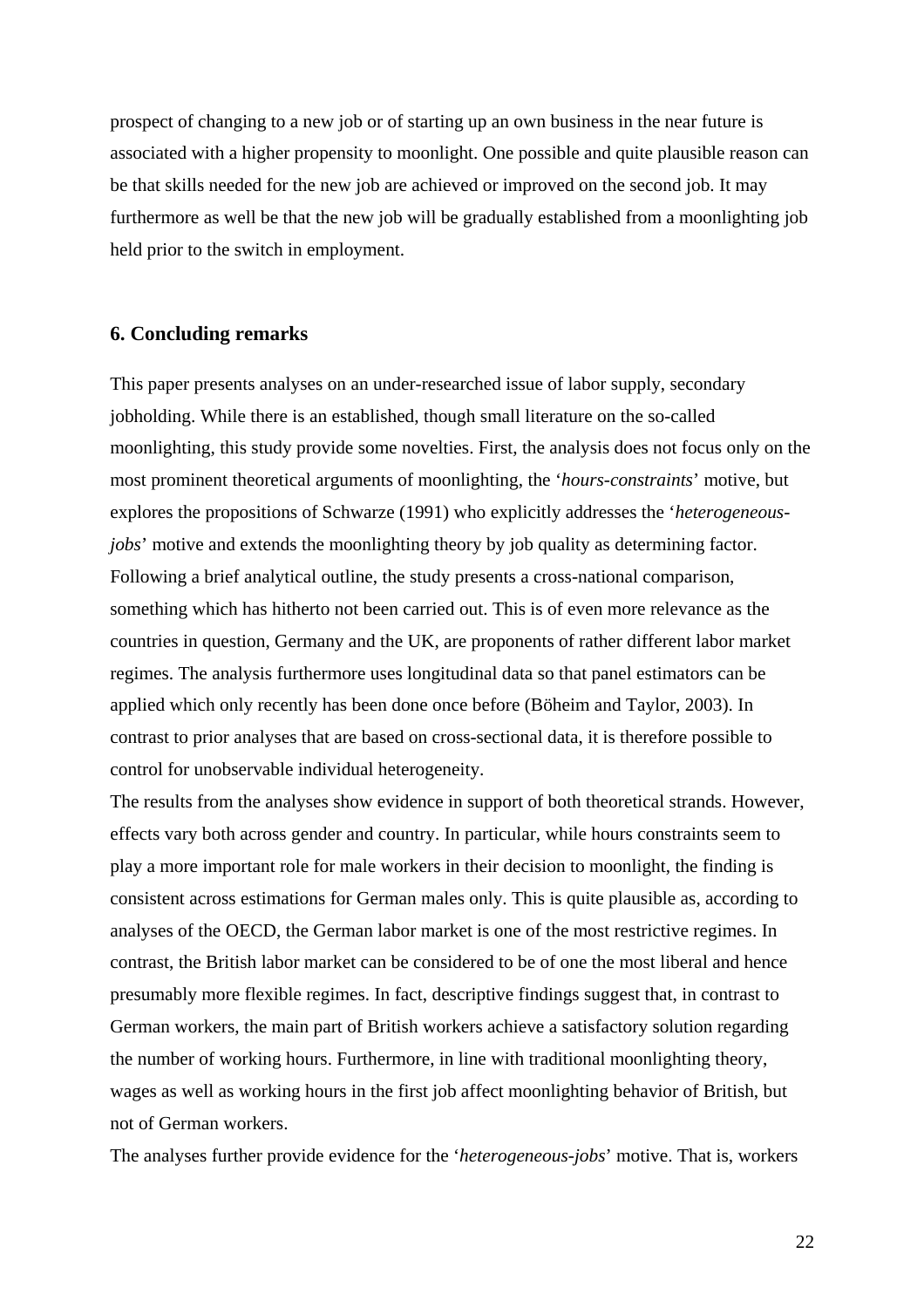need not be hours-constrained but, for instance, may hold their main job for the sake of pecuniary stability and security and take a second job that provides other then monetary benefits. Another possible explanation is that workers strive to acquire skills or get experience in occupations other than the current job. Evidence for this phenomenon is found for particularly British workers, who either desire or expect to get a new job or start their own business. However, it has to be noted that the reason for the desire to change is not clear-cut: It might either be constraints in working time and hence a limited earnings' capacity of individuals or, supporting the heterogeneity of jobs, it might be other benefits that come along with the new job.

Summing up, there are both similarities and discrepancies in the determinants of secondary jobholding in Germany and the UK. That is, the distinct differences in labor market regimes do only partially transmit into individual labor supply behavior that differs with respect to secondary jobholding.

As for future research, it may be worthwhile to address the heterogeneity of first and second job in more detail. Furthermore, analyses of the duration of moonlighting as well as individuals' changes in the income distribution due to earnings from second jobs may also contribute to understand individuals' labor supply decisions.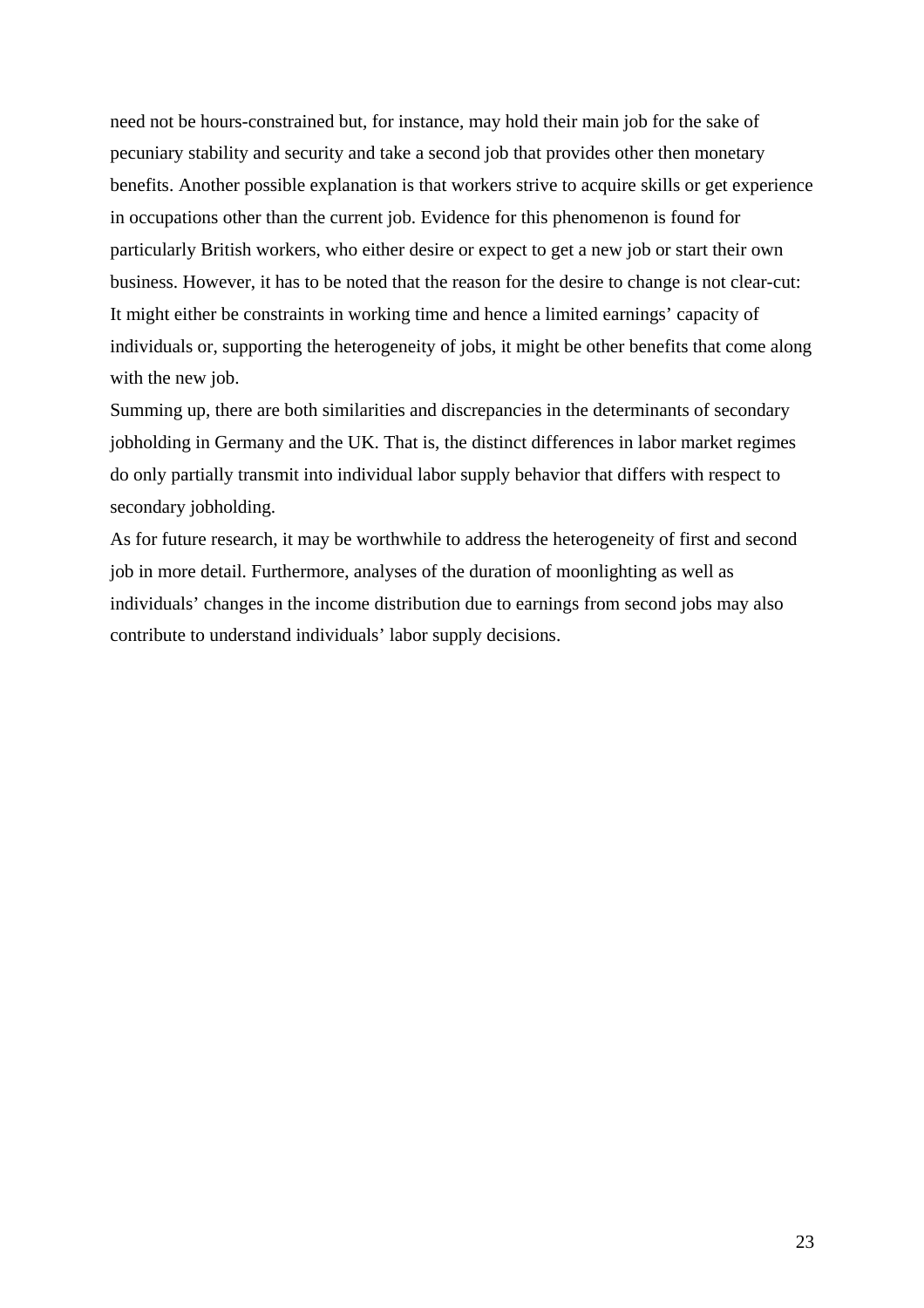#### **References**

- Allen, W.D., 1998. The moonlighting decision of unmarried men and women: Family and labor market influences. Atlantic Economic Journal 26(2), 190-205.
- Averett, S.L., 2001. Moonlighting: multiple motives and gender differences. Applied Economics 33, 1391-1410.
- Bell, D.N., Hart, R.A. and R.E. Wright, 1997. Multiple Job-Holding as a 'hedge' against unemployment. CEPR Discussion Paper No. 1626.
- Böheim, R. and M.P. Taylor, 2001. Actual and preferred working hours. ISER Working Papers No. 6.
- Böheim, R. and M.P. Taylor, 2003. The dynamics of second job holding in Britain. Unpublished manuscript, presented at the 11<sup>th</sup> Annual BHPS Conference, Essex.
- Booth, A., Francesconi, M. and J. Frank, 2002a. Labour as a buffer: Do temporary workers suffer? IZA Discussion Paper No. 673.
- Booth, A., Francesconi, M. and J. Frank, 2002b. Temporary jobs: Stepping stones or dead ends. The Economic Journal 112, 189-213.
- Bryan, M.L., 2002. Free to choose? Differences in the hours determination of constrained and unconstrained workers. ISER Working Papers No. 28.
- Cohen, G.L., 1994. Ever more moonlighters. Perspectives on Labor and Income 6(3), 31-38.
- De Grip, A., Hoevenberg, J. and E. Willems, 1997. Atypical employment in the European Union. International Labour Review 136(1), 49-71.
- Dekker, R. and L.C. Kaiser, 2000. Atypical or Flexible? How to Define Non-Standard Employment Patterns - The Cases of Germany, the Netherlands and the United Kingdom. EPAG Working Paper 14. Colchester: University of Essex.
- Greene, W.H., 2000. Econometric Analysis, Prentice-Hall, Upper Saddle River, New Jersey,  $4^{\text{th}}$  ed.
- Heckman, J.J., 1979. Sample Selection Bias as a Specification Error. Econometrica 47(1), 153–161.
- Heineck, G. and J. Schwarze, 2001. Auswirkungen der Einführung der Sozialversicherungspflicht für geringfügige Beschäftigung – Eine Evaluation des "630-DM-Jobs" Reformgesetzes. Mitteilungen aus der Arbeitsmarkt- und Berufsforschung 34, 314-327.
- Highfill, J.K., Felder J. and E.L. Sattler, 1995. Multiple worker households and multiple job holding: Rigid vs. flexible hours. The American Economist 39(1), 40–47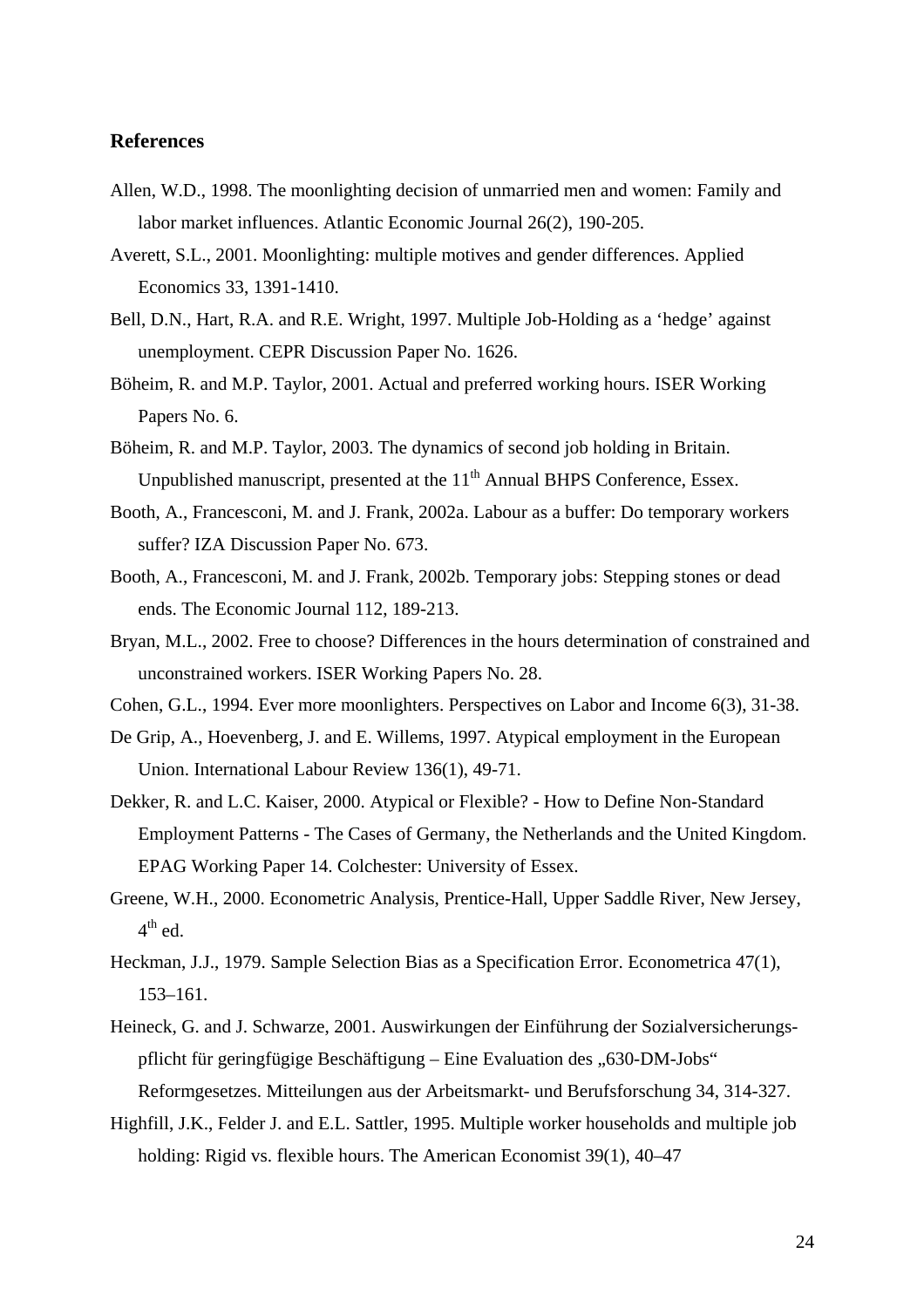- Kimmel, J. and K. Smith Conway, 2001. Who moonlights and why? Industrial Relations 40(1), 89-120.
- Krishnan, P., 1990. The economics of moonlighting: A double self-selection model. Review of Economics and Statistics 72(2), 361-367.
- Manski, C., 1989. Anatomy of the Selection Problem. Journal of Human Resources 24(3), 343-360.
- Marshall, K., 2002. The duration of multiple jobholding. Perspectives on Labour and Income 3(4), 17-23.
- Montenegro, C., 2001. Wage distribution in Chile: Does gender matter? A quantile regression approach. World Bank Policy Research on Gender and Development - Working Paper Series No. 20.
- O'Connell, J.F., 1979. Multiple job holding and marginal tax rates. National Tax Journal 32(1), 73–76.
- OECD, 1999. Employment Outlook, Paris.
- Paxson, C.H. and N. Sicherman, 1996. The dynamics of dual job holding and job mobility. Journal of Labor Economics 14(3), 357–393.
- Puhani, P.A., 2000. Foul or fair? The Heckman correction for sample selection and its critique – A short survey. Journal of Economic Surveys 14, 53-68.
- Schupp, J., Schwarze, J. and G. Wagner, 1997. Erwerbsstatistik unterschätzt Beschäftigung um 2 Millionen Personen. DIW-Wochenbericht 64(38), 689–694.
- Schwarze J. and C. Helberger, 1987. Nebenerwerbstätigkeit in gesamtwirtschaftlicher Perspektive. Wirtschaftsdienst 2, 83-90.
- Schwarze, J. 1990. Nebenerwerbstätigkeit in der Bundesrepublik Deutschland. Campus, Frankfurt, New York.
- Schwarze, J., 1991. Determinanten der Mehrfachbeschäftigung. In: Konjunkturpolitik 37, 87- 113.
- Schwarze, J., 1997. Nebenerwerbstätigkeit in Deutschland nimmt zu Zur Frage der Versicherungspflicht. DIW-Wochenbericht 64, 406-412.
- Schwarze, J. and G. Heineck, 1999. Rückgang der Nebenwerbstätigkeit durch Einführung der Sozialversicherungspflicht wird überschätzt. DIW-Wochenbericht 66(37), 661–666.
- Shishko, R. and B. Rostker, 1976. The Economics of Multiple Jobholding. American Economic Review 66(3), 298–308.
- Smith Conway, K. and J. Kimmel, 1998. Male labor supply and the decision to moonlight. Labour Economics 5, 135–66.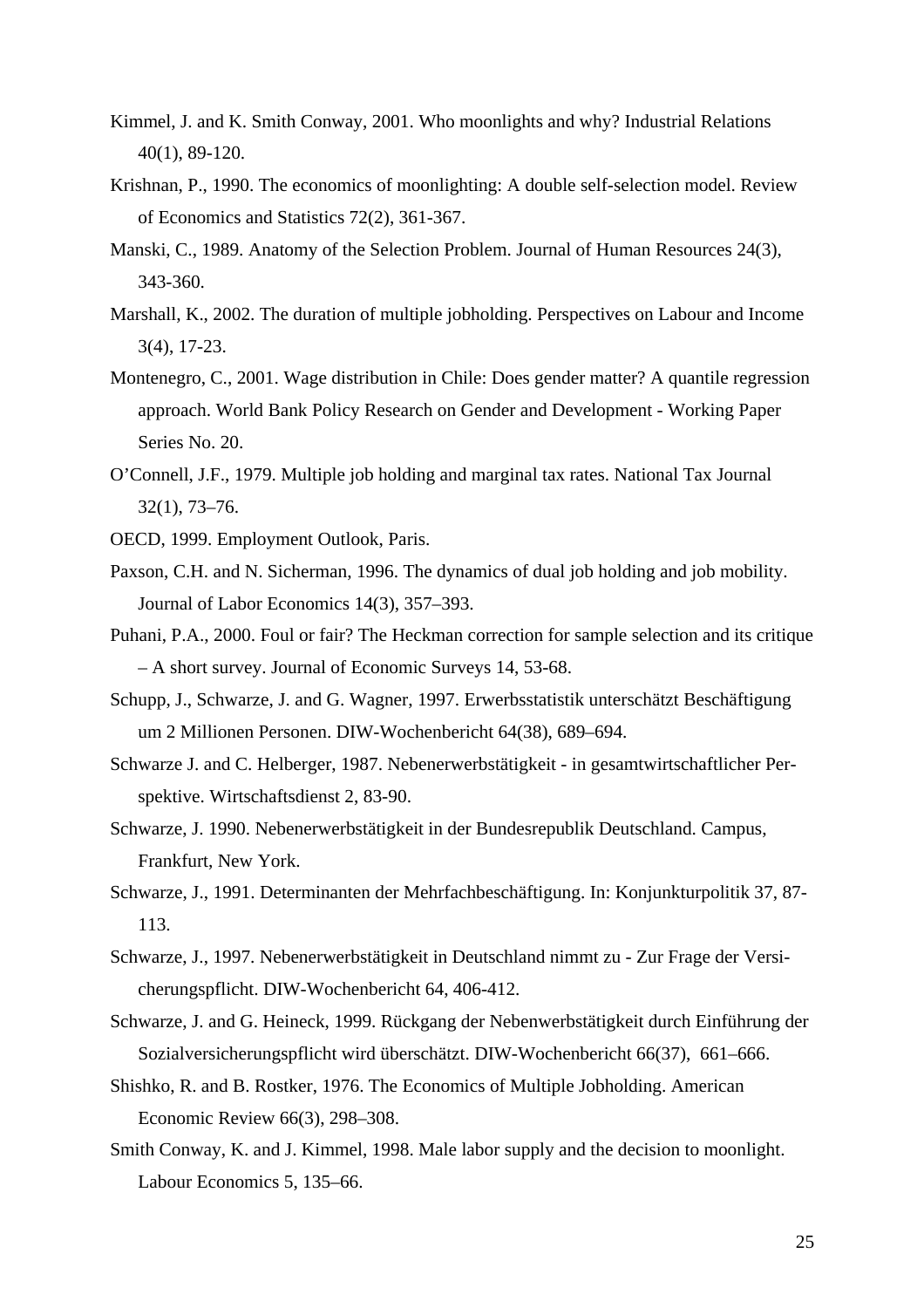- SOEP Group, 2001. The German Socio-Economic Panel, GSOEP after more than 15 years Overview. In: E. Holst, D.R. Lillard and Th.A. DiPrete (Eds.), Proceedings of the 2000 Fourth International Conference of German Socio-Economic Panel Study Users, GSOEP 2000. Vierteljahreshefte zur Wirtschaftsforschung, 70(1), pp. 7-14.
- Stinson, J.F., 1990. Multiple jobholding up sharply in the 1980s. Monthly Labor Review 113(7), 3-10.
- Stinson, J.F., 1997. New data on multiple jobholding available from the CPS. Monthly Labor Review 120(3), 3-8.
- Sussman, D., 1998. Moonlighting: A growing way of life. Perspectives on Labor and Income 10(2), 24-31.
- Taylor, M.F., (Eds.), Brice, J., Buck, N. and E. Prentice-Lane, 2002. British Household Panel Survey User Manual Volume A: Introduction, Technical Report and Appendices. University of Essex, Colchester.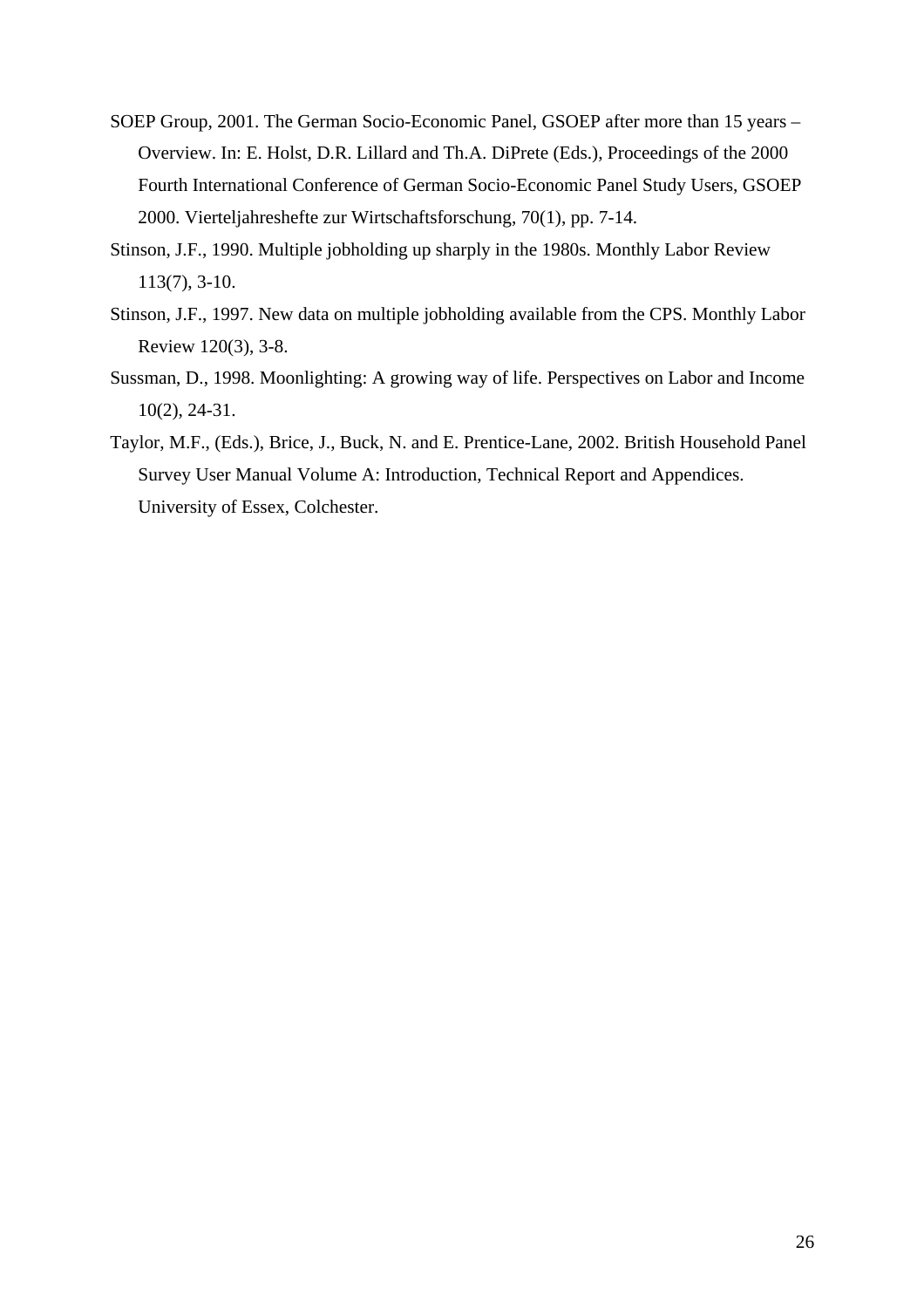|         | Regular<br>employment |       | Temporary<br>employment |       | Collective | <b>Overall EPL strictness</b> |       |      |       |               |       |
|---------|-----------------------|-------|-------------------------|-------|------------|-------------------------------|-------|------|-------|---------------|-------|
|         |                       |       |                         |       | dismissals | Version $1^a$                 |       |      |       | Version $2^b$ |       |
|         | Late                  | Late  | Late                    | Late  | Late       | Late                          |       | Late |       |               | Late  |
|         | 1980s                 | 1990s | 1980s                   | 1990s | 1990s      |                               | 1980s |      | 1990s |               | 1990s |
| Germany | 2.7                   | 2.8   | 3.8                     | 2.3   | 3.1        | 3.2                           | (14)  | 2.5  | (18)  | 2.6           | (20)  |
| UK      | 0.8                   | 0.8   | 0.3                     | 0.3   | 2.9        | 0.5                           | 2)    | 0.5  |       | 0.9           | (2)   |

| Table 1: Summary indicators of the strictness of employment protection legislation |  |  |  |  |
|------------------------------------------------------------------------------------|--|--|--|--|
|                                                                                    |  |  |  |  |

*Notes*: Figures in brackets show country rankings that increase with the strictness of employment protection. <sup>a)</sup> Average of indicators for regular contracts and temporary contracts.

b) Weighted average of indicators for regular contracts, temporary contracts and collective dismissals. *Source*: OECD, 1999.

Table 2: Moonlighting incidence and wage ratios by preferences over hours worked

| Would like to work                    | Germany                                                                                   |            | United Kingdom |            |  |  |  |  |  |  |
|---------------------------------------|-------------------------------------------------------------------------------------------|------------|----------------|------------|--|--|--|--|--|--|
| more hours                            | 16.9                                                                                      |            | 7.9            |            |  |  |  |  |  |  |
| the same hours                        | 26.7                                                                                      |            | 59.0           |            |  |  |  |  |  |  |
| less hours                            | 56.4                                                                                      |            | 33.1           |            |  |  |  |  |  |  |
| Would like to work                    | Moonlighting                                                                              | Wage ratio | Moonlighting   | Wage ratio |  |  |  |  |  |  |
| more hours                            | 8.8                                                                                       | 1.08       | 12.5           | 0.90       |  |  |  |  |  |  |
| the same hours                        | 5.3                                                                                       | 1.09       | 8.5            | 0.95       |  |  |  |  |  |  |
| less hours                            | 7.2                                                                                       | 0.99       | 6.3            | 0.82       |  |  |  |  |  |  |
| All                                   | 7.0                                                                                       | 1.03       | 8.1            | 0.91       |  |  |  |  |  |  |
|                                       | <i>Notes</i> : Wage ratio is defined as (net wage in first job/gross wage in second job). |            |                |            |  |  |  |  |  |  |
| Source: BHPS, SOEP. Own calculations. |                                                                                           |            |                |            |  |  |  |  |  |  |

Table 3: Job related expectations and moonlighting incidence in Germany and the UK

| Person expects to                                      | Germany | United Kingdom |
|--------------------------------------------------------|---------|----------------|
| get a better job $(UK)$ ; be promoted $(D)$            | 8.0     | 7.2            |
| get work related training / gain further qualification | 9.5     | 8.5            |
| start a new job / new occupation                       | 10.3    | 10.4           |
| start own business / become self-employed              | 21.3    | 18.9           |
| give up paid work / employment                         | 7.1     | 6.0            |
| Overall moonlighting rate                              | 7.0     | 8.1            |
| Source: BHPS, SOEP. Own calculations.                  |         |                |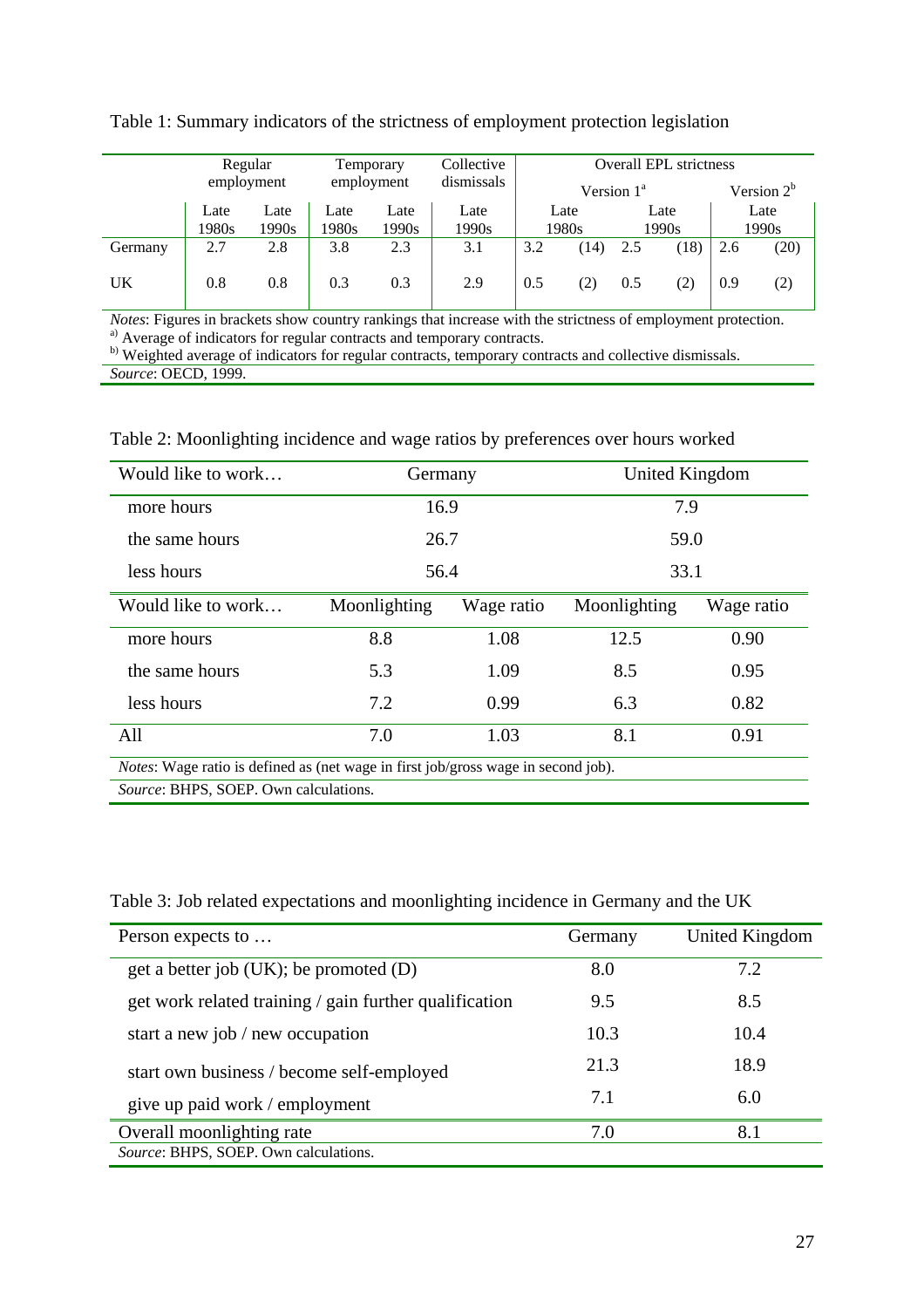|                                              | Males D     |            | Males UK    |             | Females D   |            | Females UK  |             |  |
|----------------------------------------------|-------------|------------|-------------|-------------|-------------|------------|-------------|-------------|--|
|                                              | Pooled      | FE Logit   | Pooled      | FE Logit    | Pooled      | FE Logit   | Pooled      | FE Logit    |  |
|                                              | Logit       |            | Logit       |             | Logit       |            | Logit       |             |  |
| Would like to work more hours                | $0.514***$  | $0.534***$ | $0.229*$    | $0.431***$  | $0.385***$  | 0.288      | 0.003       | $-0.168$    |  |
|                                              | (0.098)     | (0.172)    | (0.120)     | (0.157)     | (0.112)     | (0.202)    | (0.094)     | (0.113)     |  |
| work less hours                              | $0.273***$  | $0.365***$ | 0.006       | $-0.171$    | $0.205**$   | $0.513***$ | $-0.205***$ | $-0.075$    |  |
|                                              | (0.081)     | (0.139)    | (0.077)     | (0.106)     | (0.093)     | (0.172)    | (0.073)     | (0.096)     |  |
| Is dissatisfied with job security            | $-0.292***$ | 0.116      | 0.029       | 0.051       | $-0.092$    | 0.100      | 0.081       | $0.208**$   |  |
|                                              | (0.100)     | (0.183)    | (0.079)     | (0.103)     | (0.109)     | (0.214)    | (0.069)     | (0.090)     |  |
| with pay/household-income                    | $0.230**$   | 0.011      | $0.145*$    | 0.110       | 0.147       | $-0.046$   | $0.170***$  | $0.240***$  |  |
|                                              | (0.103)     | (0.193)    | (0.074)     | (0.101)     | (0.113)     | (0.204)    | (0.062)     | (0.084)     |  |
| with job itself                              | $-0.035$    | 0.091      | 0.119       | $0.220*$    | $-0.116$    | $-0.562**$ | $-0.070$    | 0.044       |  |
|                                              | (0.132)     | (0.220)    | (0.084)     | (0.117)     | (0.138)     | (0.250)    | (0.081)     | (0.102)     |  |
| Log of net wage in first job                 | 0.040       | $-0.360$   | $-0.326**$  | $-1.136***$ | 0.107       | $-0.464*$  | $-0.323***$ | $-0.921***$ |  |
|                                              | (0.118)     | (0.247)    | (0.150)     | (0.203)     | (0.122)     | (0.241)    | (0.101)     | (0.136)     |  |
| Log of gross wage in second job <sup>+</sup> | 0.122       | 0.455      | $-0.479*$   | $-0.232$    | $-0.049$    | $-0.404$   | $-0.028$    | $-0.042$    |  |
|                                              | (0.299)     | (0.398)    | (0.287)     | (0.366)     | (0.302)     | (0.461)    | (0.208)     | (0.253)     |  |
| Log of non-labor income                      | 0.003       | $-0.047*$  | 0.021       | $-0.032$    | $-0.036***$ | $-0.048$   | $-0.061**$  | $-0.085***$ |  |
|                                              | (0.012)     | (0.025)    | (0.028)     | (0.038)     | (0.014)     | (0.029)    | (0.025)     | (0.033)     |  |
| Weekly working hours                         | 0.003       | 0.001      | $-0.011**$  | $-0.032***$ | $-0.005$    | $-0.022**$ | $-0.021***$ | $-0.036***$ |  |
|                                              | (0.004)     | (0.010)    | (0.005)     | (0.007)     | (0.005)     | (0.010)    | (0.005)     | (0.007)     |  |
| Works overtime                               | $0.121*$    | $-0.036$   | 0.106       | $0.295**$   | $0.368***$  | $0.365**$  | 0.126       | 0.155       |  |
|                                              | (0.069)     | (0.121)    | (0.106)     | (0.148)     | (0.080)     | (0.142)    | (0.099)     | (0.124)     |  |
| Overtime work is paid                        | 0.091       | 0.102      | $-0.162$    | $-0.401**$  | 0.157       | $-0.102$   | $-0.059$    | $-0.266*$   |  |
|                                              | (0.080)     | (0.139)    | (0.114)     | (0.161)     | (0.117)     | (0.198)    | (0.116)     | (0.143)     |  |
| Part-time employment                         | $0.930***$  | $1.146***$ | $0.379*$    | $-0.077$    | $0.295***$  | 0.353      | $0.491***$  | $0.533***$  |  |
|                                              | (0.181)     | (0.405)    | (0.216)     | (0.304)     | (0.109)     | (0.228)    | (0.131)     | (0.159)     |  |
| Temporary employment                         | $0.295***$  | $0.455**$  | 0.082       | $-0.441**$  | $0.357***$  | $0.762***$ | 0.037       | 0.173       |  |
|                                              | (0.110)     | (0.211)    | (0.139)     | (0.203)     | (0.116)     | (0.242)    | (0.097)     | (0.138)     |  |
| $N/$ Groups                                  | 22,181      | 2,323/620  | 24,319      | 3,915/605   | 18,262      | 1,687/466  | 26,289      | 5,935 / 846 |  |
| Chi <sup>2</sup>                             | 345.33      | 53.70      | 309.16      | 115.95      | 228.99      | 66.24      | 510.58      | 248.31      |  |
| Log likelihood                               | $-5,853.83$ | $-832.53$  | $-5,973.34$ | $-1408.18$  | $-4,239.30$ | $-590.48$  | $-7,442.67$ | $-2,128.84$ |  |
| <i>Notes</i> : $+$ predicted wage.           |             |            |             |             |             |            |             |             |  |
| Source: BHPS, SOEP. Own calculations.        |             |            |             |             |             |            |             |             |  |

Table 4: Job characteristics including second job wages and participation in moonlighting, regressions including additional control variables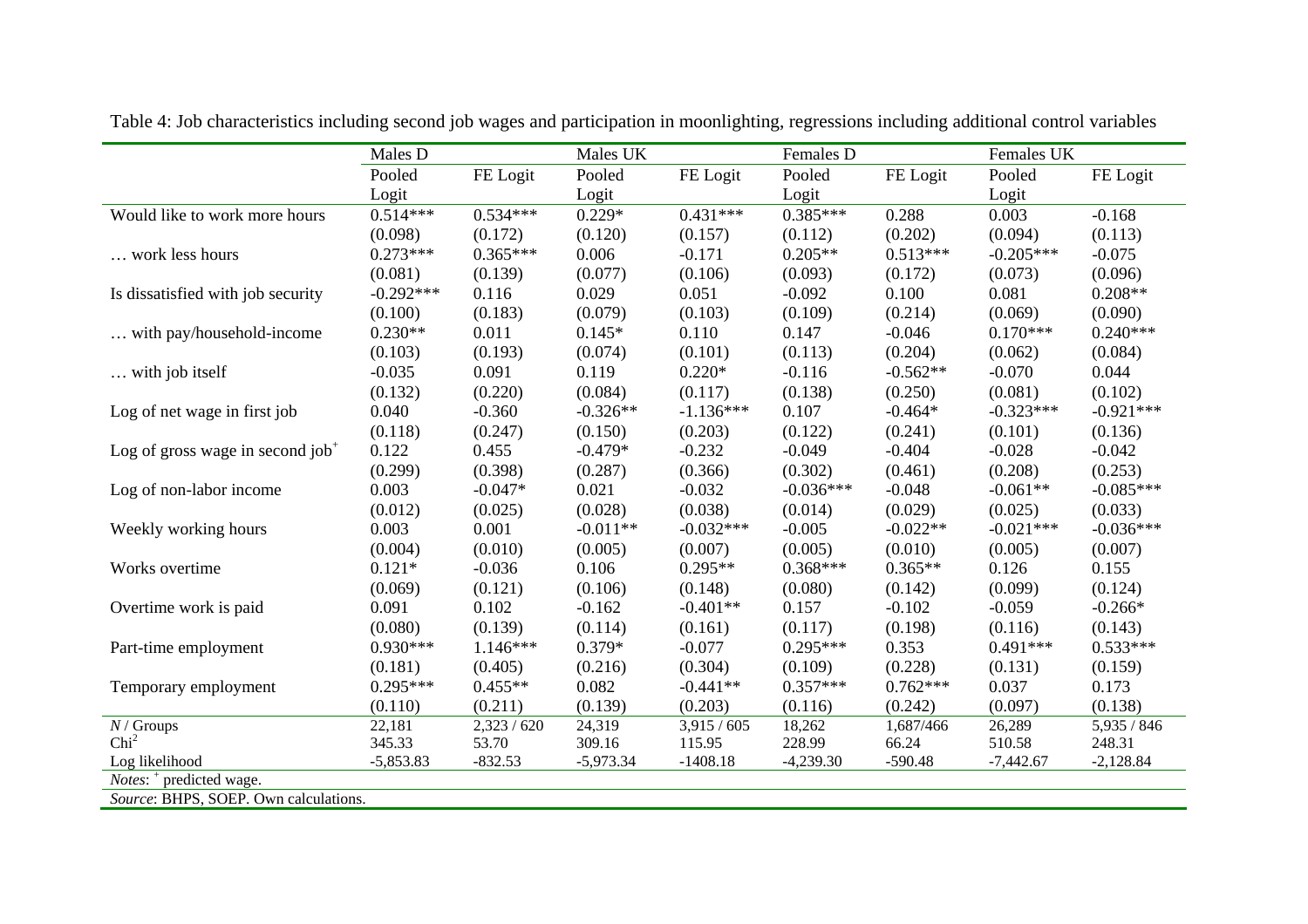Table 5: Job characteristics including job related expectations and participation in moonlighting, regressions including additional control variables

|                                            | Males D    |           | Males UK    |             | Females D  |           | Females UK  |             |
|--------------------------------------------|------------|-----------|-------------|-------------|------------|-----------|-------------|-------------|
|                                            | Pooled     | FE Logit  | Pooled      | FE Logit    | Pooled     | FE Logit  | Pooled      | FE Logit    |
|                                            | Logit      |           | Logit       |             | Logit      |           | Logit       |             |
| Would like to work more hours              | $0.534***$ | $0.668**$ | 0.098       | 0.241       | $0.366***$ | 0.336     | $-0.006$    | $-0.307*$   |
|                                            | (0.122)    | (0.296)   | (0.150)     | (0.265)     | (0.137)    | (0.337)   | (0.117)     | (0.185)     |
| work less hours                            | $0.284***$ | $0.433*$  | $-0.062$    | $-0.118$    | $0.220*$   | $0.488*$  | $-0.307***$ | 0.015       |
|                                            | (0.105)    | (0.229)   | (0.094)     | (0.168)     | (0.117)    | (0.270)   | (0.092)     | (0.152)     |
| Is dissatisfied with job security          | $-0.315**$ | $-0.151$  | $-0.066$    | 0.101       | $-0.222$   | 0.085     | $-0.028$    | $-0.023$    |
|                                            | (0.125)    | (0.292)   | (0.097)     | (0.170)     | (0.139)    | (0.321)   | (0.089)     | (0.151)     |
| with household-income/pay                  | 0.099      | $-0.200$  | 0.132       | $-0.208$    | $-0.025$   | $-0.235$  | 0.115       | $0.379***$  |
|                                            | (0.132)    | (0.335)   | (0.092)     | (0.164)     | (0.144)    | (0.349)   | (0.080)     | (0.141)     |
| with job itself                            | 0.188      | 0.441     | 0.065       | $0.420**$   | 0.190      | $-0.134$  | $-0.193*$   | $-0.095$    |
|                                            | (0.152)    | (0.357)   | (0.103)     | (0.192)     | (0.166)    | (0.371)   | (0.104)     | (0.168)     |
| Expects to be promoted/get a better job    | 0.119      | 0.277     | $-0.317***$ | $-0.346*$   | $-0.022$   | $0.746**$ | $-0.009$    | 0.076       |
|                                            | (0.106)    | (0.250)   | (0.104)     | (0.187)     | (0.142)    | (0.342)   | (0.091)     | (0.155)     |
| get job related training/courses           | 0.068      | 0.111     | $0.204**$   | $-0.078$    | 0.088      | 0.014     | $0.127*$    | $-0.125$    |
|                                            | (0.086)    | (0.209)   | (0.088)     | (0.152)     | (0.101)    | (0.232)   | (0.074)     | (0.127)     |
| start a new job                            | $0.308**$  | 0.182     | 0.101       | $0.422**$   | 0.109      | $-0.039$  | $0.293***$  | $0.424***$  |
|                                            | (0.138)    | (0.335)   | (0.099)     | (0.180)     | (0.162)    | (0.378)   | (0.085)     | (0.143)     |
| become self-employed/start up own business | $1.025***$ | $-0.097$  | $0.943***$  | 0.310       | 1.298***   | 0.618     | $0.813***$  | $0.912***$  |
|                                            | (0.166)    | (0.342)   | (0.144)     | (0.266)     | (0.185)    | (0.449)   | (0.160)     | (0.337)     |
| quit from paid employment                  | $-0.030$   | $-0.932*$ | $-0.672*$   | 0.006       | $-0.442**$ | $-0.330$  | $-0.506**$  | $-0.207$    |
|                                            | (0.211)    | (0.520)   | (0.357)     | (0.694)     | (0.203)    | (0.454)   | (0.205)     | (0.341)     |
| Log of net wage in first job               | 0.062      | $-0.435$  | $-0.254*$   | $-1.202***$ | 0.126      | $-0.542$  | $-0.236**$  | $-0.751***$ |
|                                            | (0.131)    | (0.446)   | (0.144)     | (0.325)     | (0.141)    | (0.396)   | (0.116)     | (0.226)     |
| Log of non-labor income                    | 0.009      | $-0.022$  | 0.008       | $-0.009$    | $-0.031**$ | $-0.060$  | $-0.069**$  | $-0.174***$ |
|                                            | (0.014)    | (0.038)   | (0.032)     | (0.062)     | (0.015)    | (0.049)   | (0.028)     | (0.059)     |
| Weekly working hours                       | $-0.001$   | 0.004     | $-0.014**$  | $-0.043***$ | $-0.009$   | $-0.018$  | $-0.022***$ | $-0.007$    |
|                                            | (0.005)    | (0.019)   | (0.006)     | (0.011)     | (0.006)    | (0.017)   | (0.006)     | (0.012)     |
| Works overtime                             | $0.187**$  | 0.134     | 0.025       | 0.214       | $0.526***$ | $0.559**$ | 0.135       | 0.069       |
|                                            | (0.083)    | (0.195)   | (0.127)     | (0.242)     | (0.099)    | (0.231)   | (0.120)     | (0.212)     |
| Overtime work is paid                      | 0.134      | $-0.219$  | $-0.025$    | $-0.455*$   | 0.214      | $-0.415$  | 0.016       | $-0.243$    |
|                                            | (0.095)    | (0.213)   | (0.135)     | (0.262)     | (0.135)    | (0.303)   | (0.136)     | (0.231)     |
| Part-time employment                       | $0.778***$ | 0.664     | $0.623***$  | $-0.704$    | $0.223*$   | 0.537     | $0.434***$  | $1.003***$  |
|                                            | (0.215)    | (0.665)   | (0.239)     | (0.461)     | (0.125)    | (0.364)   | (0.150)     | (0.261)     |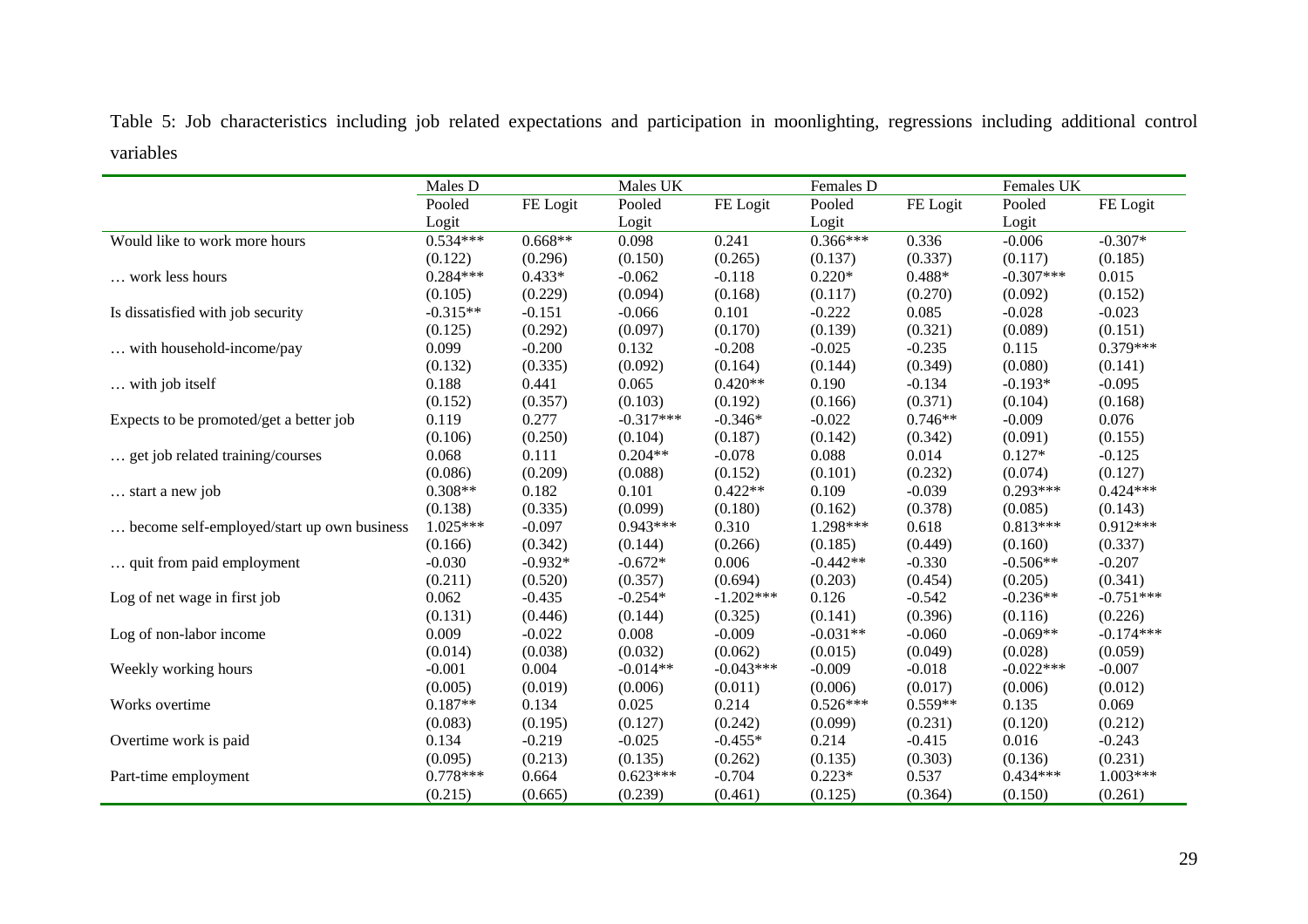| Temporary employment                         | $0.286**$   | 0.534     | 0.094       | $-0.640**$  | $0.359**$   | $0.754**$ | 0.072       | 0.252       |
|----------------------------------------------|-------------|-----------|-------------|-------------|-------------|-----------|-------------|-------------|
|                                              | (0.136)     | (0.356)   | (0.167)     | (0.319)     | (0.141)     | (0.382)   | (0.122)     | (0.237)     |
| $N/G$ roups                                  | 12,773      | 856/315   | 13,569      | 1.492 / 375 | 10.535      | 676/257   | 14.718      | 2.141 / 517 |
| $\mathrm{Chi}^2$                             | 358.18      | 37.30     | 232.75      | 100.90      | 239.79      | 47.81     | 406.43      | 150.43      |
| Log likelihood                               | $-3.401.69$ | $-291.32$ | $-3.429.80$ | $-499.73$   | $-2.506.19$ | $-219.92$ | $-4.104.96$ | $-723.32$   |
| <i>Source:</i> BHPS, SOEP. Own calculations. |             |           |             |             |             |           |             |             |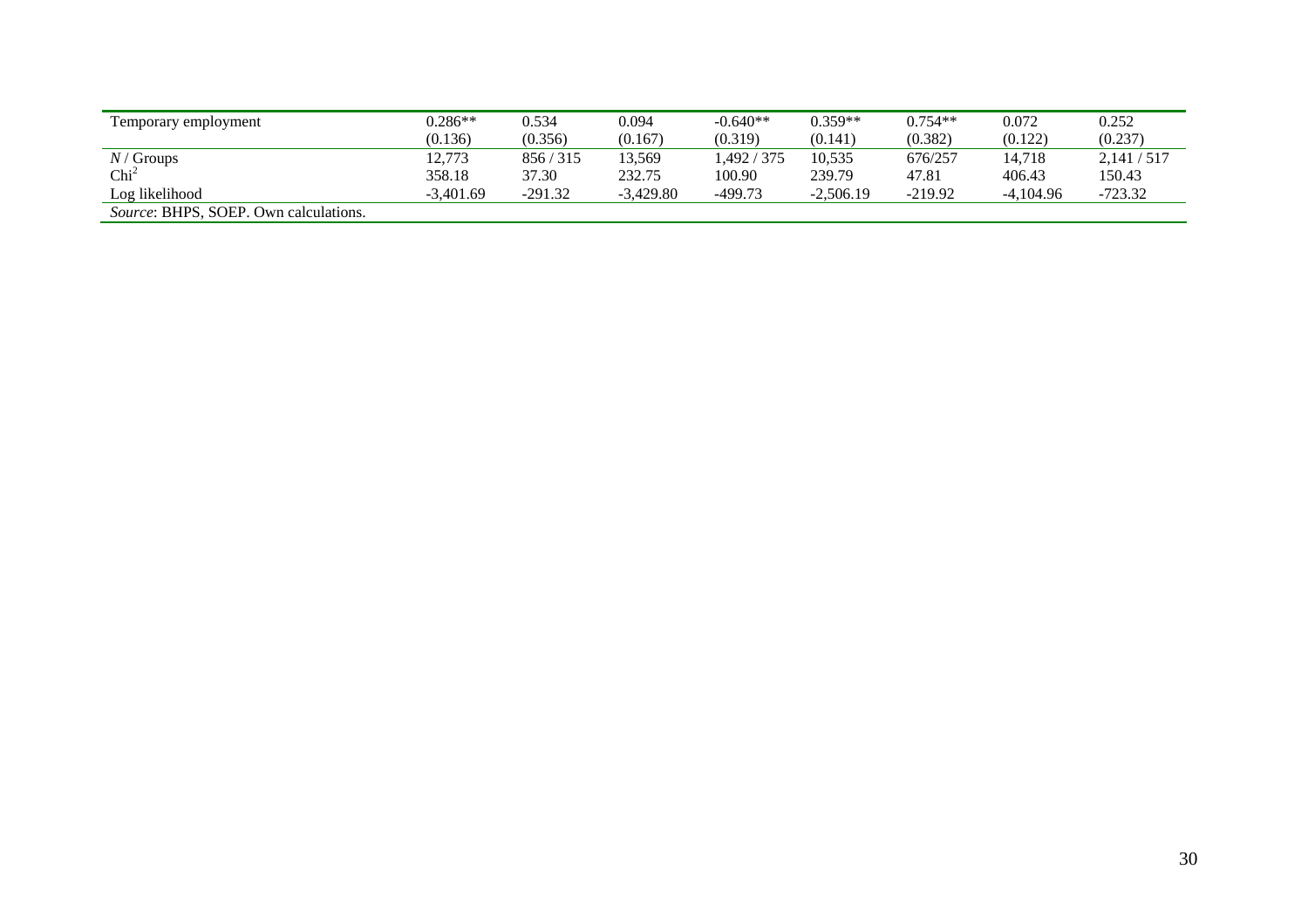

Figure 1: Utility maximizing hours-constrained double jobholder

Consumption



Figure 2: Utility maximizing non hours-constrained double jobholder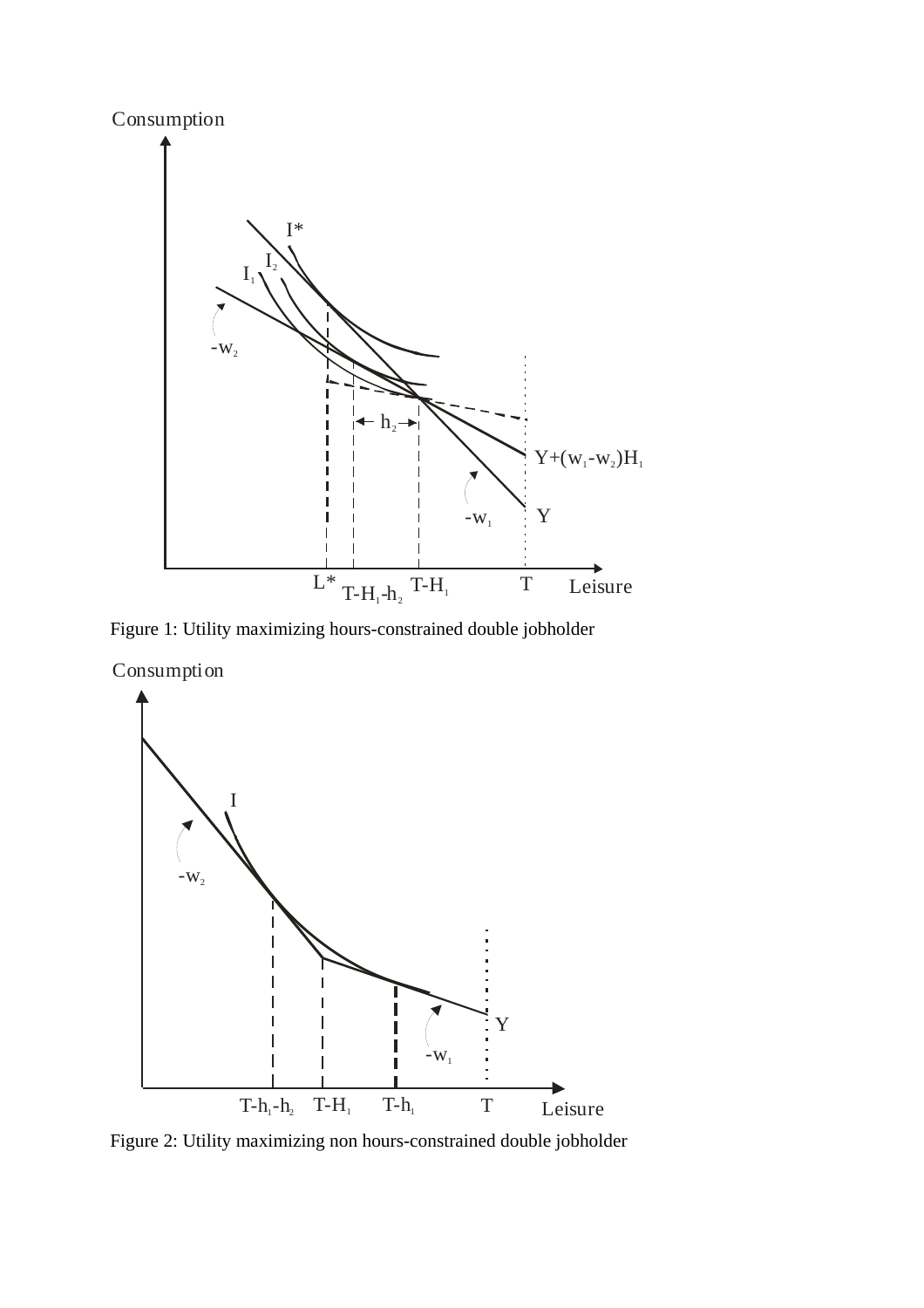

Figure 3: Moonlighting prevalence in Germany and the UK (% of all employed persons)



Figure 4: Moonlighting in Germany and the UK (by full- and part-time employment)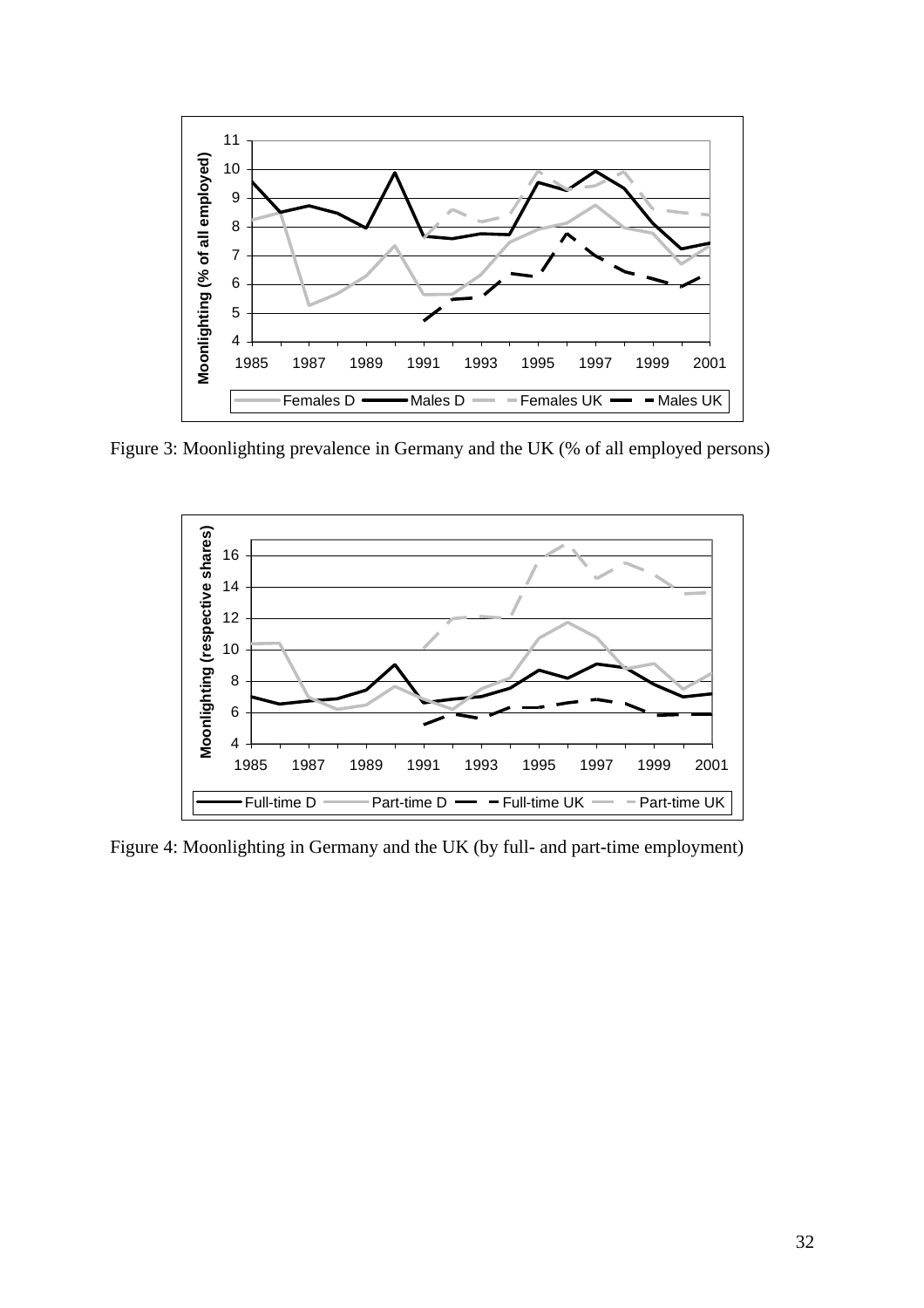

Figure 5: Weekly second job hours in Germany and the UK

\* We like to thank Silke Anger for helpful comments on an earlier draft of this paper. The SOEP data were made available through the DIW Berlin, the BHPS data through the ESRC Data Archive. The BHPS data were originally collected by the ESRC Research Centre on Micro-social Change at the University of Essex. Neither the original collectors of the data nor the Archive bear any responsibility for the analyses or interpretations presented here. All remaining errors are ours. Adopting the journal's policy, the data used in this analysis are documented and available for replication purposes upon request. Note, however, that there are some restrictions due to data protection issues.

 $<sup>1</sup>$  As far as apparent, the exception is the study of Böheim and Taylor (2003). While their focus is on the</sup> dynamics of multiple jobholding, they also estimate the determinants of moonlighting participation using a random-effects probit model.

 $2^2$  The diagrams mainly follow Averett (2001).

 $\overline{a}$ 

<sup>3</sup> For more information, see also:  $\frac{http://www.diw.de/english/sop/index.html}{http://www.diw.de/english/sop/index.html}$  and http://iserwww.essex.ac.uk/bhps/.

<sup>4</sup> While there is a comparable 'satisfaction with household-income' variable in the BHPS, it is not used because it is available from 1996 only.

 $<sup>5</sup>$  In the middle or long run, it should, however, be expected that the individual will change to a new job that</sup> provides both monetary and other benefits.

 $6$  Note that there is a change in the questionnaire from 1998 onwards. In 1996 and 1997, the original question is '*How likely do think it is that you will…*'. Possible answers are '*very likely*', '*likely*', '*unlikely*' and '*very unlikely*'. In this analysis, the first two outcomes are collapsed into a binary indicator to compare with the 'yesno' dichotomy of the items from 1998 to 2000.

 $<sup>7</sup>$  Note that the corresponding questions were issued irregularly over time. In particular, the questions regarding</sup> promotion, starting a new job or quitting from paid employment are given in 1985, 1987, 1989, 1991-1994,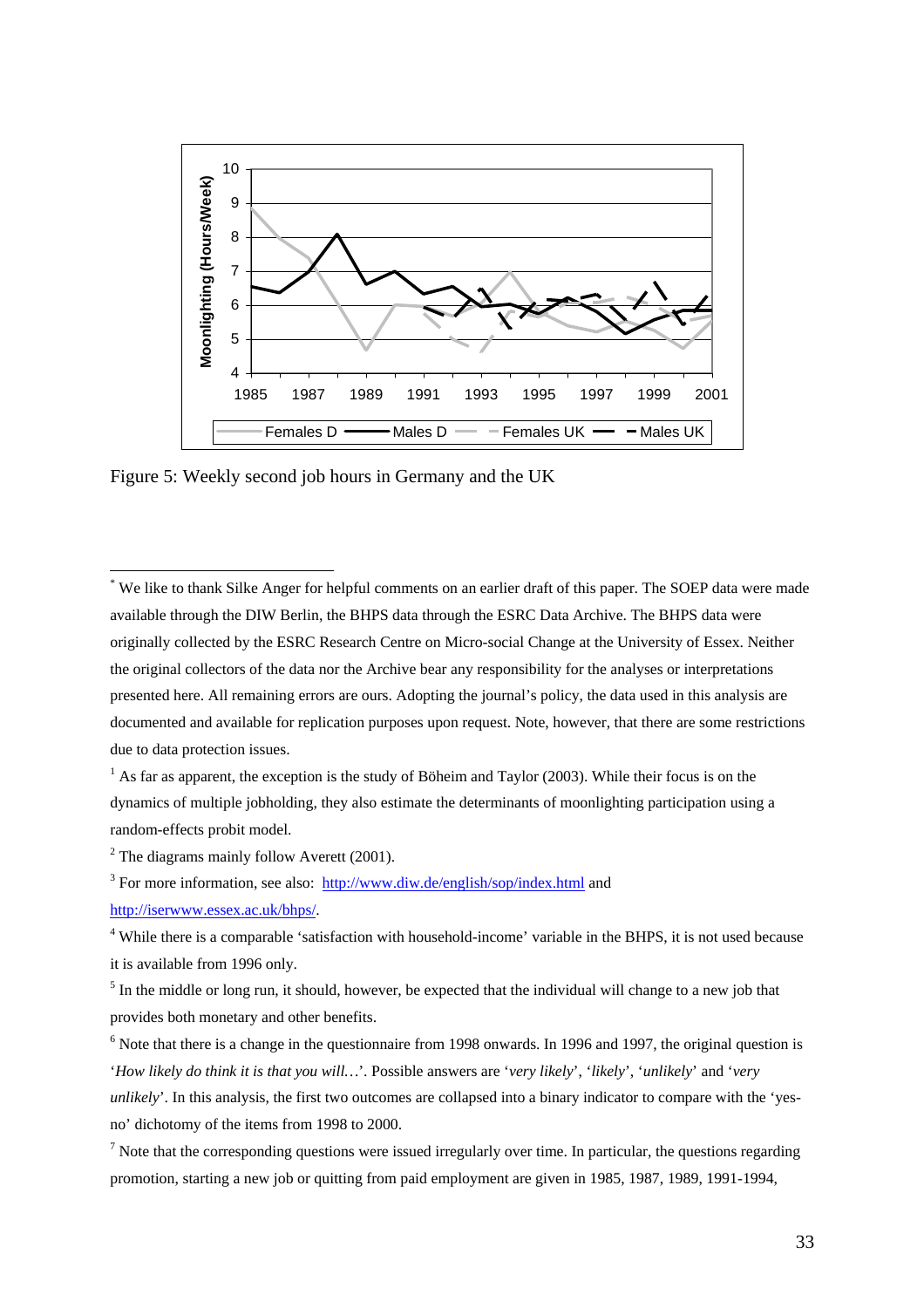1996, 1998, 1999 and 2001. In addition, the item covering the intention to become self-employed, is asked along the noted waves from 1991 onwards, the question about work related training was added in 1994.

<sup>8</sup> The second job wage equations have been estimated using the cross-sectional data. The covariates used for both the German and the British sample are 'male', 'age', 'years of education', 'part-time employment', 'temporary employment'. A 'West German' dummy variable is additionally used for the German sample. The Heckman-selection instruments are 'wants to work more hours', 'number of dependent children' and 'works in a company with less than 10 (UK) or 20 (D) employees'.

 $9^9$  For the SOEP, there are further variables indicating whether the worker is compensated for overtime work by leisure or by both leisure and payments. In addition, for a limited range of waves, there is information on whether compensation by leisure is offered day- or hours-wise. While these indicators might provide further insights, there are not used because there are no comparable data from the BHPS.

 $10$  The following socio-economic characteristics are included: 'age' and 'age squared', dummies on the 'highest' qualificational/educational level achieved', 'years spent in education', 'person is married', 'spouse is employed', 'number of dependent children' and two dummies indicating whether the 'dependent children are of age 0 to 4 years' or '5 to 15 years'. Regional dummies are included for both the British and the German sample. Job-related covariates are: 'public/governmental employer', 'duration of employment', three 'firm-size dummies', twelve 'branch dummies' and ten 'occupational dummies'. To account for possible adjustments to desired working hours by a change of job, there is a further dummy variable indicating whether the individual has changed to the current job only recently, i.e. has 'job tenure less than one year'. See the Appendix for descriptive statistics of the samples used.

<sup>11</sup> While it is not shown in detail, note that the decrease of the number of hours supplied by German moonlighters to a fairly constant level in the 1990s is accompanied with an inversion of secondary jobholding supplied either occasionally or regularly. In 1985, about 52% of second job were supplied occasionally, 35% were jobs held regularly (the difference in total percentage from 100% stems from the third category observed: '*work in family business*'). Thereafter, occasional moonlighting decreased whereas regular moonlighting increased. In 1993, the shares of both types of secondary jobholding were about the same. The drift apart continued so that in 2001, 50% of second jobs were held regularly while about 39% were supplied occasionally. <sup>12</sup> Note that incidence rates shown in Table 2 are averages over the time periods in the respective sample. Analogously to the diagrams, there has been some up and down over time particularly for workers who state to

be restricted upwards. The moonlighting behavior of workers who either are satisfied with their number of hours worked or who want to work less is fairly stable over the periods observed.

 $<sup>13</sup>$  Crosstabulating the distributions of classifications of first and second jobs held by moonlighters in both</sup> Germany and the UK, it shows that there is only little correspondence between the category of the main job and that of the second job. This again might carefully be interpreted in support of the 'heterogeneous jobs' motive. While it might be rewarding to inspect the relationship between the types of jobs in more detail, this issue is not the focus in this analysis and is therefore not examined further.

 $14$  There is a range of further control variables that is included in the regressions. To summarize, there is evidence that the length of education as well as the type of qualification achieved does not affect moonlighting participation in both Germany and the UK. Furthermore, there is weak evidence from the pooled cross-sectional